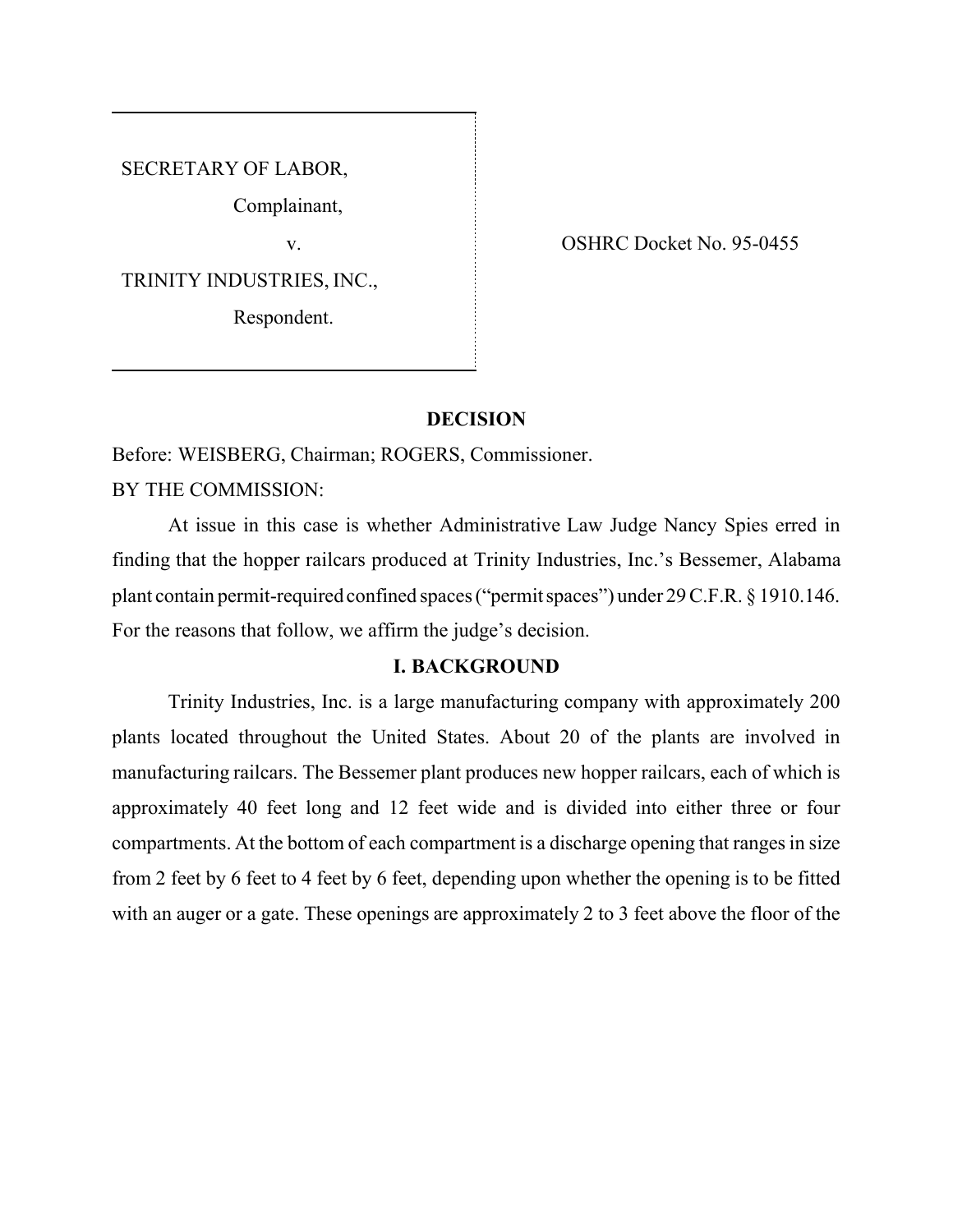plant. In addition to the bottom opening, there are two smaller openings at the top of each compartment.

On some hopper railcars, Trinity applies a lining to the interior of the compartments to protect the railcar from the product it will carry or to protect the product from the railcar. Trinity varies the chemical composition of the lining material depending on the railcar's intended cargo. The three employees involved in the lining process simultaneously apply the lining to two of the railcar's three or four compartments, and then line the remaining compartments. The employees attach an exhaust duct to one of the top compartment openings and a light to the other. The exhaust duct draws fresh air up through the bottom discharge opening through the compartment and out the top at a rate of 2100 to 2300 cubic feet per minute. At this rate, the air in the compartment is exchanged every 40 to 60 seconds. Each of two employees (the "liners") works in his own hopper compartment while the third employee (the "mixer") remains outside to ensure that the lining material flows continuously and to help with the equipment. The liners wear Tyvek coveralls, rubber gloves, booties, and hoods to protect their skin, face, eyes and clothing from the overspray generated in the compartment. The liners breathe through air-fed respirators and the mixer breathes through a cartridge respirator. Each liner enters a hopper compartment by crawling through a discharge opening. The liners use spray guns to apply the lining material and stand on scaffolding erected inside the compartment to spray the upper portion. In order to spray the remaining lower portion, the liners stand through the car's bottom opening with their feet on the floor below. They must proceed at a steady and uninterrupted pace so that the lining cures properly. The lining process takes approximately 10 to 12 minutes per compartment.

In October 1994, Occupational Safety and Health Administration ("OSHA") Industrial Hygienist Horace McCann conducted a scheduled general inspection of the Bessemer plant. McCann observed two employees simultaneously lining separate interior compartments of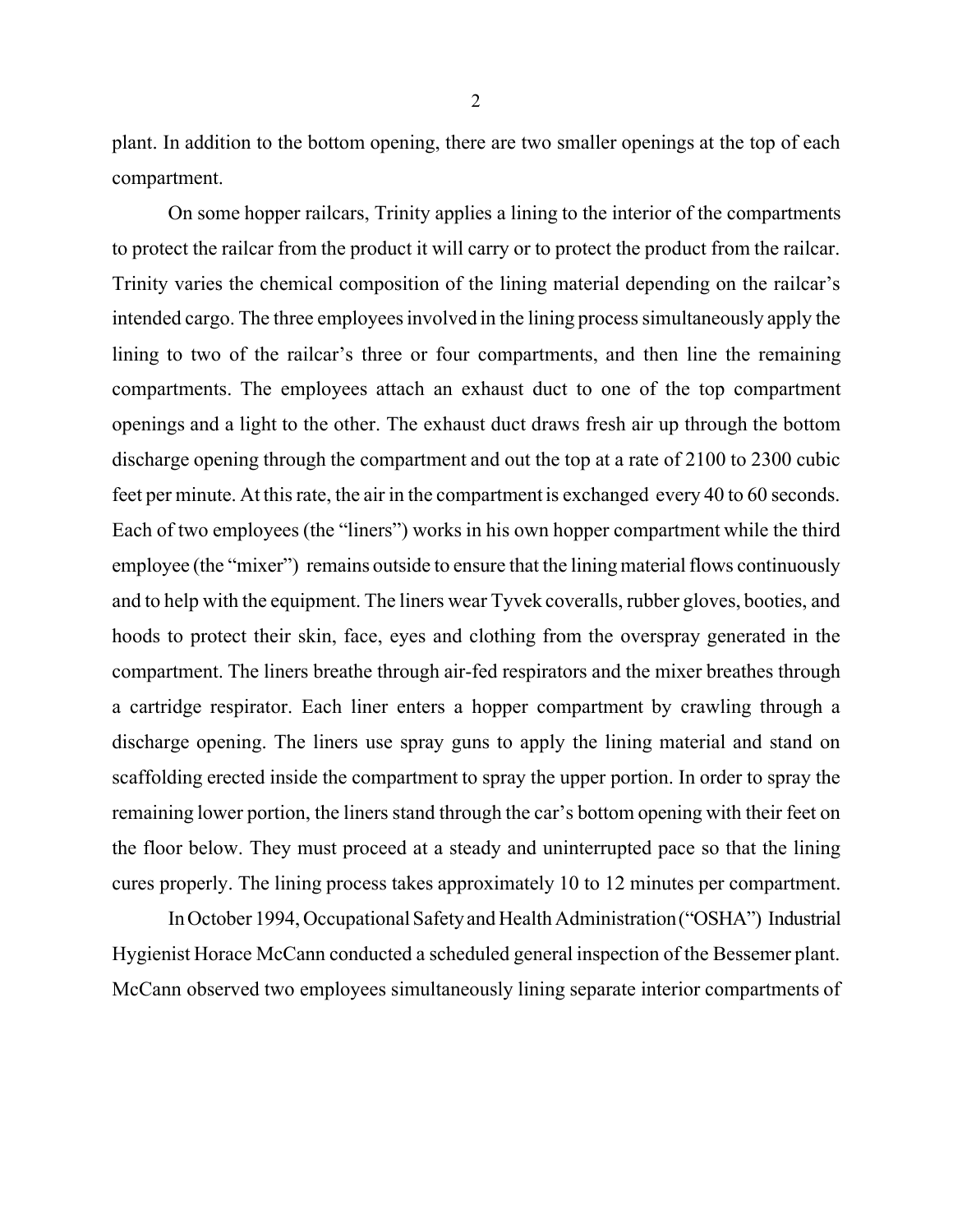a three-compartment hopper railcar with a flammable epoxy liner.<sup>1</sup> He tested the combustibility of the atmosphere by using a calibrated instrument to take several readings of the Lower Explosive Limit ("LEL").<sup>2</sup> He placed the instrument at the lip of each of the two compartment bottom openings and took several measurements while the liners were spraying inside. The trial exhibit on which McCann marked the precise test locations shows that his readings were taken within the circumference of the bottom openings at a position level with their inside bottom edge. McCann did not enter a hopper compartment itself or hold the instrument further up inside it. His measurements at each opening ranged from 24 to 26 percent of the LEL. He also took measurements 5 feet away where there were 8 to 10 open 5-gallon buckets of coating materials. Measurements at that point ranged from 4 to 16 percent of the LEL. Finally, he took measurements approximately 15 feet from the hopper discharge openings and measured between 4 to 6 percent of the LEL. He was assured by the Bessemer plant manager and the foreman that the conditions he saw and tested were normal operating conditions. Based on his readings, McCann determined that the cited work area was a permit space. On that basis, the Secretary of Labor ("Secretary") cited Trinity for several violations of the permit space standard. Trinity contested the citations.

Following a hearing, the judge determined that the hopper railcar compartments were permit spaces. She noted that the parties do not dispute that the cited compartments were

<sup>&</sup>lt;sup>1</sup>The employees used "Sigma HSV Epoxy Coating" and "Thinner 91-92" to line the compartment. The flammability classification of the epoxy coating and the thinner is Class 1B, the second most flammable classification.

<sup>&</sup>lt;sup>2</sup>The LEL is the minimum concentration of vapor in air or oxygen below which propagation of flame does not occur on contact with a source of ignition. A mixture below the LEL is too lean to burn or explode. *See* NFPA No. 325M-1969, *Fire-Hazard Properties of Flammable Liquids, Gases and Volatile Solids* (1969), published by the National Fire Protection Association. The permit space standard uses the term Lower Flammable Limit ("LFL"), which is equivalent to the LEL.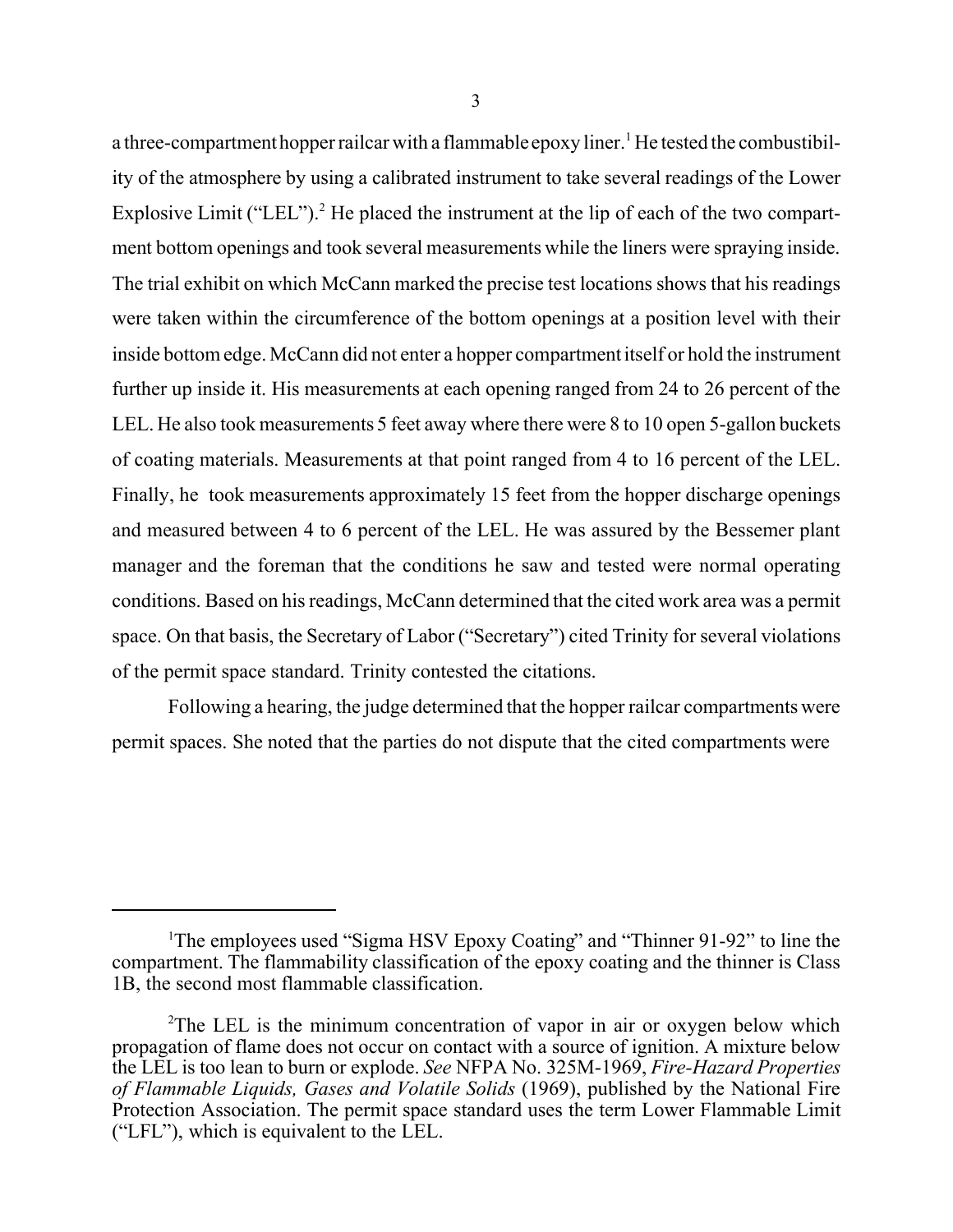confined spaces<sup>3</sup> but instead dispute whether the requirements of the permit space standard apply. Based on the cited standard's definition of a permit-required confined space, the judge found that McCann's LEL readings of 24 to 26 percent at the compartment openings established that a hazardous atmosphere existed inside. The judge found that taking readings from the lip of the compartment opening is an acceptable method to show the atmosphere inside that compartment because the ventilation system pulled the air from outside the compartment, and that the main source of the volatile vapors came from spraying the lining

<sup>3</sup>The definitions are as follows:

# **§ 1910.146 Permit-required confined spaces.**

. . . . (b) *Definitions.*

. . . .

 *Confined space* means a space that:

(3) Is not designed for continuous employee occupancy.

. . . . *Hazardous atmosphere* means an atmosphere that may expose employees to the risk of death, incapacitation, impairment of ability to self-rescue (that is, escape unaided from a permit space), injury, or acute illness from one or more of the following causes:

 (1) Flammable gas, vapor, or mist in excess of 10 percent of its lower flammable limit (LFL);

. . . .  *Permit-required confined space* (permit space) means a confined space that

has one or more of the following characteristics:

(1) Contains or has a potential to contain a hazardous atmosphere;

(2) Contains a material that has the potential for engulfing an entrant;

 (3) Has an internal configuration such that an entrant could be trapped or asphyxiated by inwardly converging walls or by a floor which slopes downward and tapers to a smaller cross-section; or

(4) Contains any other recognized serious safety or health hazard.

 <sup>(1)</sup> Is large enough and so configured that an employee can bodily enter and perform assigned work; and

 $(2)$  Has limited or restricted means for entry or exit (for example, tanks, vessels, silos, storage bins, hoppers, vaults, and pits are spaces that may have limited means of entry.); and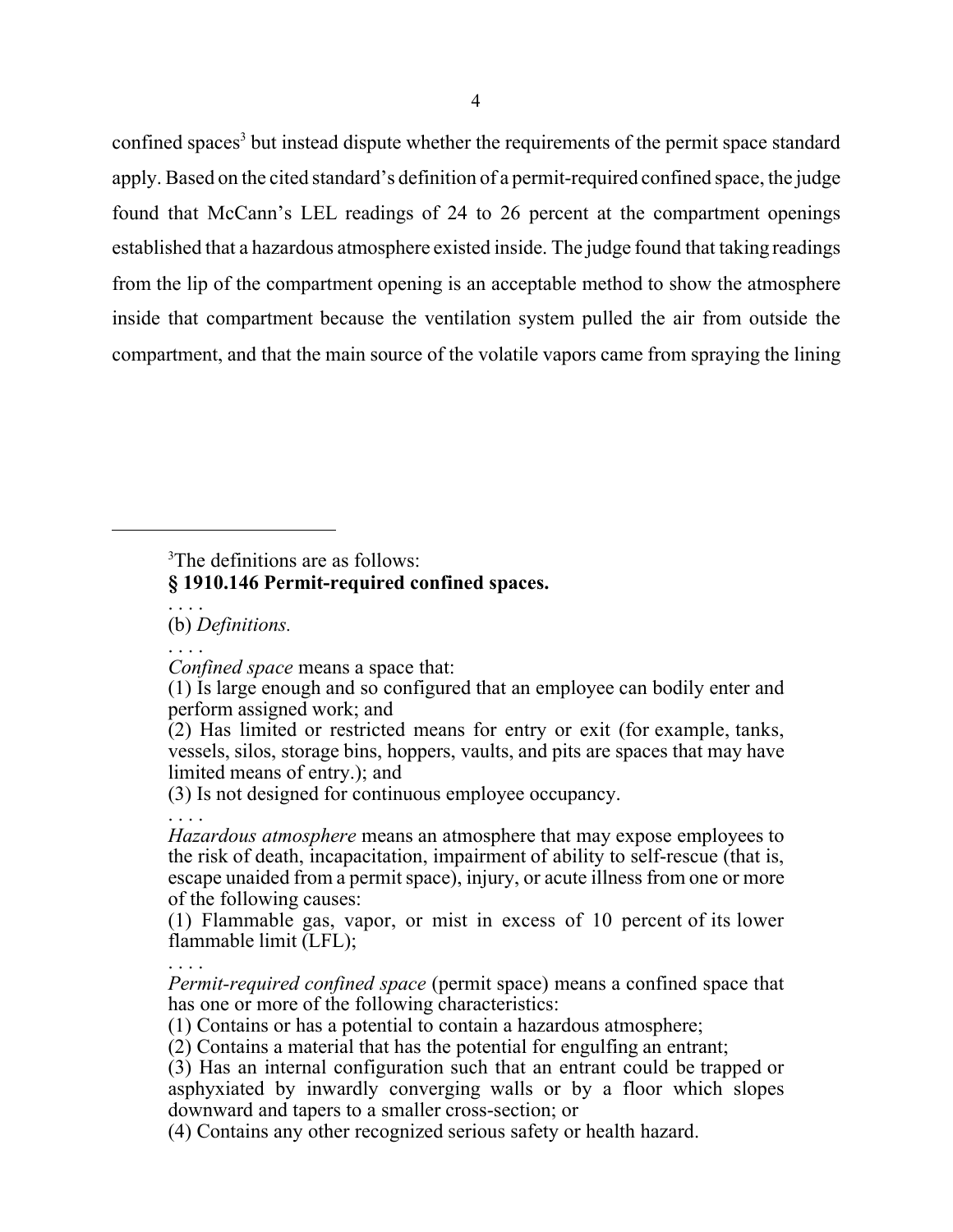material inside the compartment. The judge found that Trinity violated several provisions of the permit space standard.<sup>4</sup> In its petition for review of the judge's decision, Trinity does not challenge the merits of each permit space citation item or their characterization as serious violations but instead focuses on the threshold issue of whether the cited hopper railcar contained permit spaces.

# **II. DISCUSSION**

We conclude that McCann's readings establish that the compartments have a "potential" to contain a hazardous atmosphere within the meaning of the standard. We agree with the judge's finding that McCann's readings at the lip of the opening were predictive of the volatility of the atmosphere existing inches away inside the compartment. The railcar lining process introduced flammable vapor inside the compartments which was controlled through forced-air ventilation and necessitated that employees wear protective clothing and breath through respirators. Trinity's former Corporate Safety Director Jerry Riddles described the compartments as similar to a "small paint booth" and stated that the spraying of the liner created "a lot of overspray within the car." According to McCann's readings, the highest concentrations of flammable vapors, over twice what the standard permits, occurred at the

<sup>&</sup>lt;sup>4</sup>The judge affirmed the following permit space citation items: Citation 1, Item 2, alleging a serious violation of 29 C.F.R.  $\S$  1910.146(c)(2) for failing to inform exposed employees of the existence, location and danger of permit spaces; Citation 1, Items 3b, alleging a serious violation of 29 C.F.R. §1910.146(d)(3)(iii) for failing to plan for and develop procedures necessary for purging, inerting, flushing or ventilating the permit space as necessary to eliminate or control atmospheric hazards; Citation 1, Item 3c, alleging a serious violation of 29 C.F.R.  $\S$  1910.146(d)(3)(v) for failing to have written procedures in place for verifying that conditions in the permit space are acceptable for entry throughout the duration of an authorized entry; Citation 1, Item 4b, alleging a serious violations of 29 C.F.R.  $§$  1910.146(d)(5)(ii) for failing to test or monitor the permit space as necessary to determine if acceptable entry conditions are being maintained during the course of entry operations; and Citation 1, Item 4c, alleging a serious violation of 29 C.F.R. § 1910.146(d)(10) for failing to develop and implement a system for the preparation, issuance, use, and cancellation of entry permits as required by this section.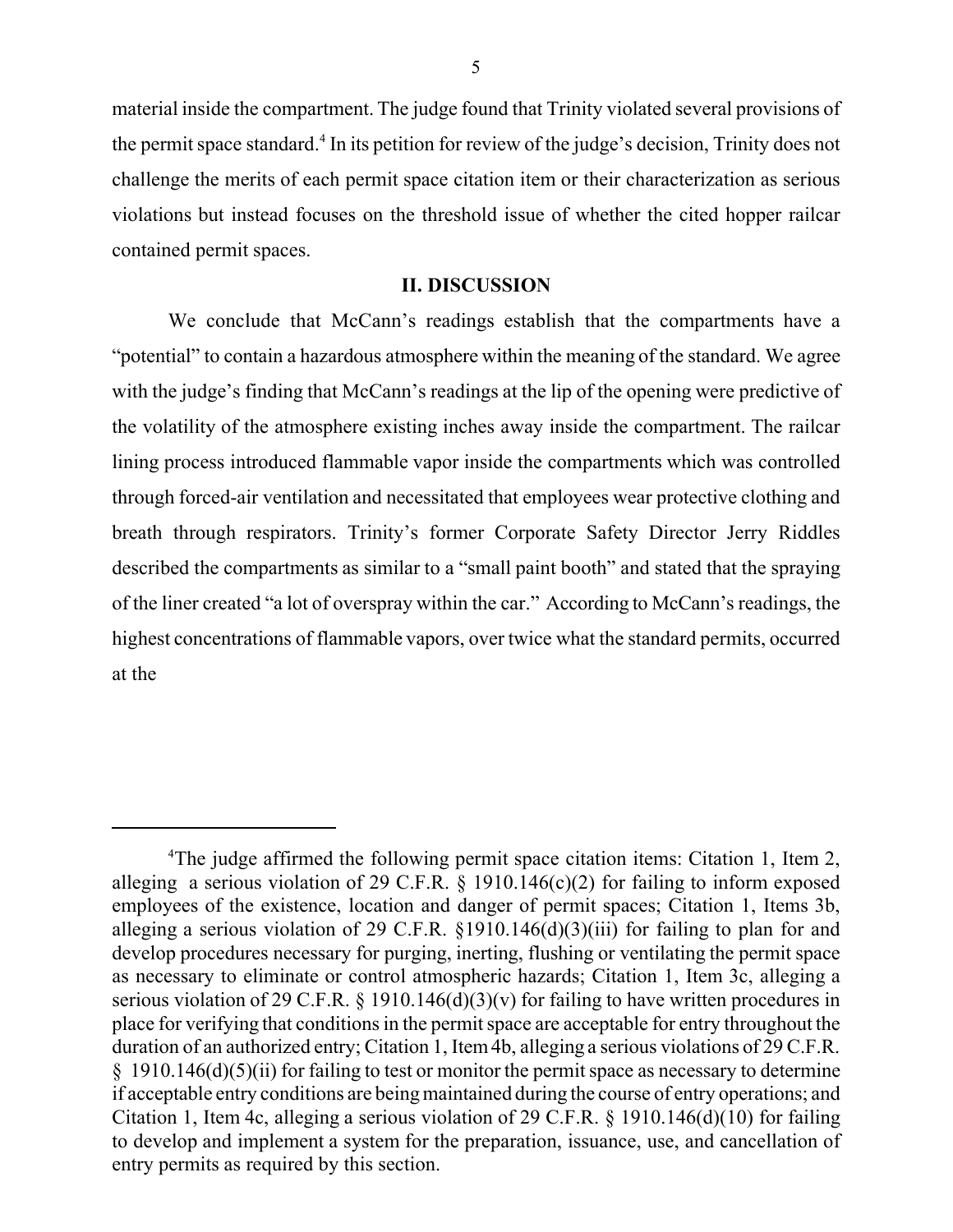compartments' lips. These concentrations decreased as McCann sampled further from the opening, demonstrating, as the judge found, that the main source of the flammable vapor detected at the rim was likely from the spraying inside the compartment.

Trinity challenges McCann's readings, arguing that vapor from inside the hopper would have been undetectable outside because the ventilation system was designed to bring in air through the bottom. As evidence of such air flow, it alleges that the increased concentration of fumes at the railcar opening resulted from nearby open paint cans. The source of the fumes, however, does not affect our conclusion that McCann's tests were predictive of the atmosphere inside the railcar. Regardless of its source, the fact remains that a hazardous atmosphere existed just "inches away" from the inside of the compartments within the circumference of the bottom railcar openings in which employees stood while spraying the lower portion of the cars, and through which they would have to exit in the event of an explosion.

Moreover, Trinity's own safety personnel testified that it was possible that ventilation system problems could have caused McCann's results. Trinity's former Corporate Safety Director Riddles suggested that the exhaust system may not have been working properly or that particulate from the liner materials could have built up in the interior exhaust ducts or on the fan blades, decreasing air flow. Corporate Manager of OSHA Compliance Curtis Chambers testified that an employee's failure to change the filter on the exhaust duct could have contributed to McCann's high LEL reading.<sup>5</sup> Also, there is no evidence to support Trinity's argument that "fresh air" would have sufficiently diluted the flammable vapor inside the compartments to a concentration below 10 percent of the LEL.

6

<sup>&</sup>lt;sup>5</sup>Both Riddles and Chambers testified that McCann could get a high reading if one of the liners sprayed down towards the instrument. However, McCann testified that there was no evidence of overspray on the instrument.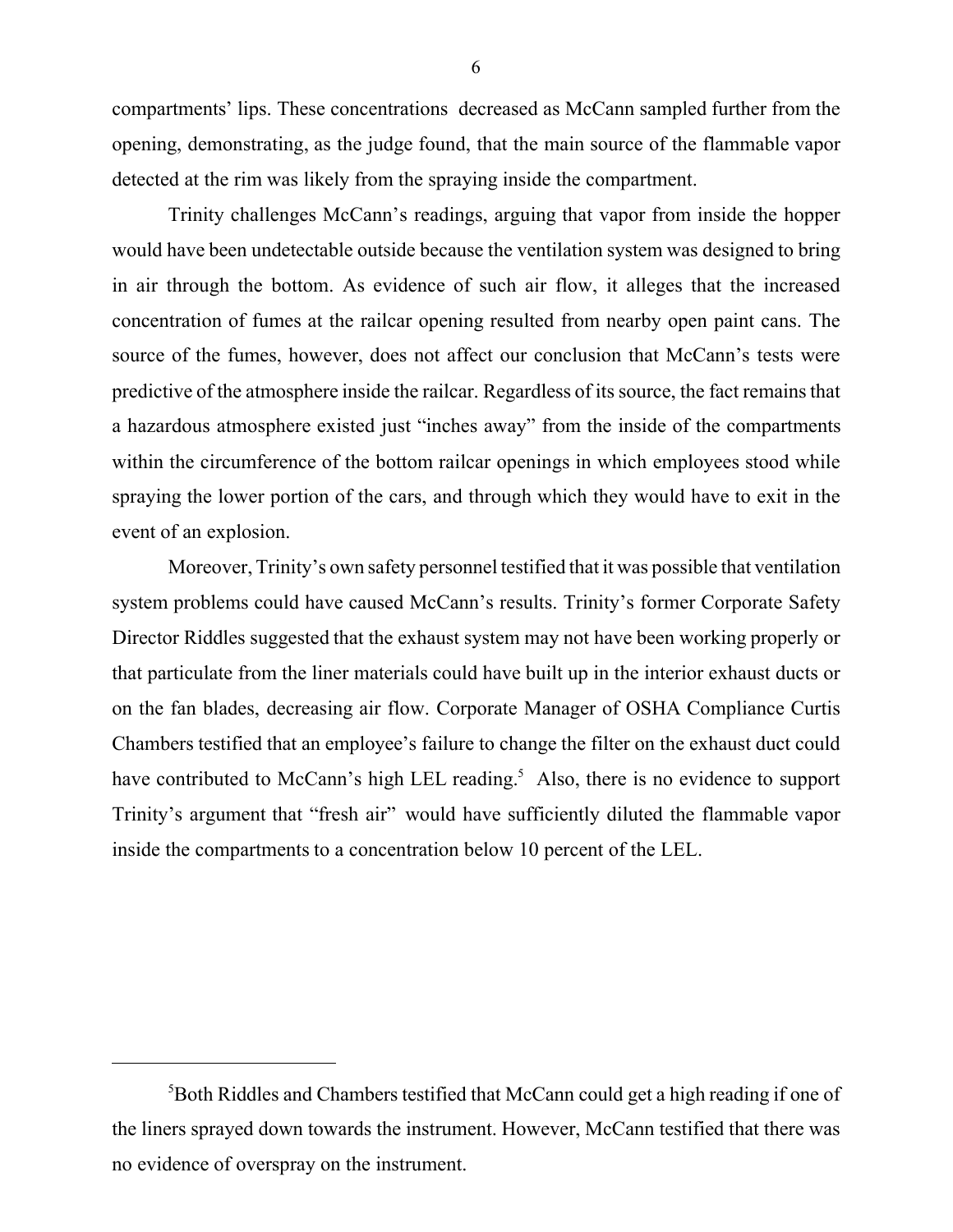Trinity also challenges McCann's measurements' accuracy by citing to testimony on its own hopper railcar tests. Trinity's former Corporate Safety Director Riddles,<sup>6</sup> its Divisional Safety Manager Ron Bush,<sup>7</sup> and its Corporate Manager of OSHA Compliance Chambers<sup>8</sup> all testified that they had tested inside hopper railcars numerous times and had never obtained any readings that exceeded 10 percent of the LEL. However, despite this testimony, Trinity did not provide any written documentation of its results. Moreover, the standard here requires that a permit space contains *or has a potential to contain* a hazardous atmosphere. McCann's several consistent readings well in excess of the LEL, conducted under what Trinity's management admitted to be normal operating conditions, clearly show that the potential exists for the space to contain a hazardous atmosphere. Trinity's test results, which are completely undocumented and lack specificity as to time and conditions, simply

<sup>&</sup>lt;sup>6</sup>Riddles worked for Trinity from 1976 until 1990, several years before the inspection at issue here. He had designed the ventilation system used to ventilate the interiors of the hopper railcars during the lining process, and would visit all of Trinity's plants to ensure that the system was working properly. During his tenure, he tested "hundreds"of railcars at all of Trinity's plants for hazardous atmospheres, with up to 60 railcars at the Bessemer plant alone. He started his testing at the lip of the bottom opening and then he would stand up into the railcar and test while lining was underway, and his readings of the concentration of flammable mixture in the air never exceeded 10 percent. Based on these results, Riddles determined that the hopper railcars were not permit spaces.

<sup>&</sup>lt;sup>7</sup>At the time of the inspection, Mr. Crane, the Bessemer plant manager, informed McCann that Trinity did not consider the hopper railcars to be permit spaces and supported their claim with a letter dated June 9, 1994, from Ron Bush to Wayne Hacker, the interim plant manager. The letter states that "[a]s a result of testing twenty (20) hopper railcars for 'Immediately Dangerous to Life or Health' . . . they are to be classified as nonpermitted confined spaces. The Enfet 80 CGS atmospheric tester gave no negative readings for oxygen, flammability or toxicity." The letter does not contain any information specific to test results, such as the type of lining tested, atmospheric conditions, or the operational status of the ventilation system.

<sup>8</sup>Curtis Chambers, the current corporate manager of OSHA compliance for Trinity, also testified that he tested hopper railcars at the Bessemer plant during the lining process and had always found the LEL to be under 10 percent. He also went out to the plant the week before the hearing to test a hopper railcar himself and measured below 10 percent of the LEL.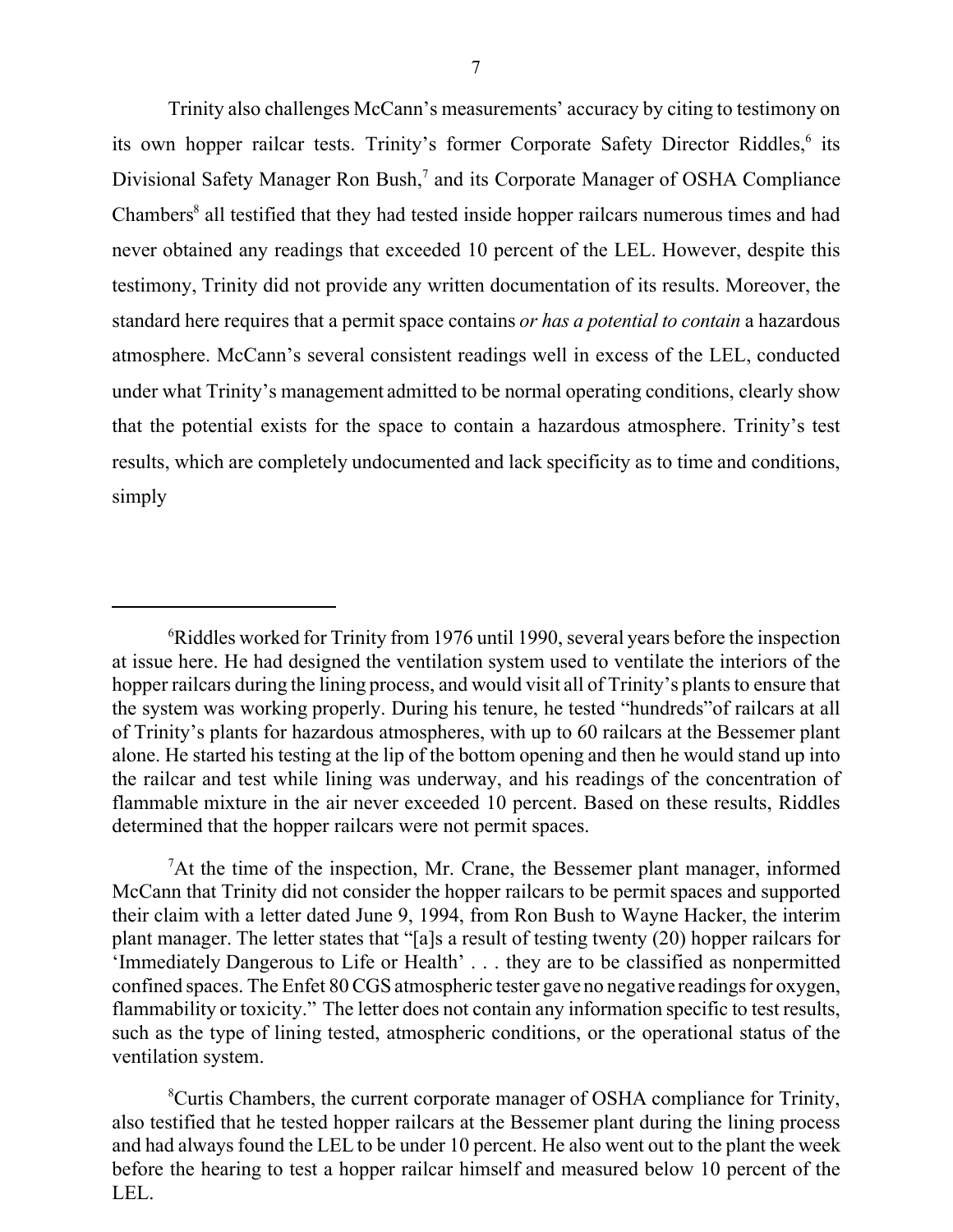cannot rebut this finding. We therefore conclude that the interior compartments of the hopper railcars are permit spaces. The Secretary's evidence of flammable vapor well in excess of 10 percent of its LEL at lower openings establishes that the compartments have "a potential to contain a hazardous atmosphere."

Lastly, we reject Trinity's argument that even if permit spaces existed, Trinity was eligible for alternative procedures under 29 C.F.R. § 1910.146(c)(5). <sup>9</sup> Under these alternative procedures, Trinity would not need to comply with paragraphs (d) through (f) and (h) through (k), which includes the provisions it was cited under, if it can demonstrate that it met *all* of

<sup>9</sup>The standard provides as follows:

# **§ 1910.146 Permit-required confined spaces.**

. . . .

(c) *General requirements*.

. . . .

<sup>(5)</sup> An employer may use the alternate procedures specified in paragraph  $(c)(5)(ii)$  of this section for entering a permit space under the conditions set forth in paragraph  $(c)(5)(i)$  of this section.

<sup>(</sup>i) An employer whose employees enter a permit space need not comply with paragraphs (d) through (f) and (h) through (k) of this section, provided that:

<sup>(</sup>A) The employer can demonstrate that the only hazard posed by the permit space is an actual or potential hazardous atmosphere;

<sup>(</sup>B) The employer can demonstrate that continuous forced air ventilation alone is sufficient to maintain that permit space for safe entry;

<sup>(</sup>C) The employer develops monitoring and inspection data that supports the demonstrations required by paragraphs  $(c)(5)(i)(A)$  and  $(c)(5)(i)(B)$  of this section;

<sup>(</sup>D) If an initial entry of the permit space is necessary to obtain the data required by paragraph  $(c)(5)(i)(C)$  of this section, the entry is performed in compliance with paragraphs (d) through (k) of this section;

<sup>(</sup>E) The determinations and supporting data required by paragraphs  $(c)(5)(i)(A), (c)(5)(i)(B),$  and  $(c)(5)(i)(C)$  of this section are documented by the employer and are made available to each employee who enters the permit space under the terms of paragraph  $(c)(5)$  of this section; and

<sup>(</sup>F) Entry into the permit space under the terms of paragraph  $(c)(5)(i)$  of this

section is performed in accordance with the requirements of paragraph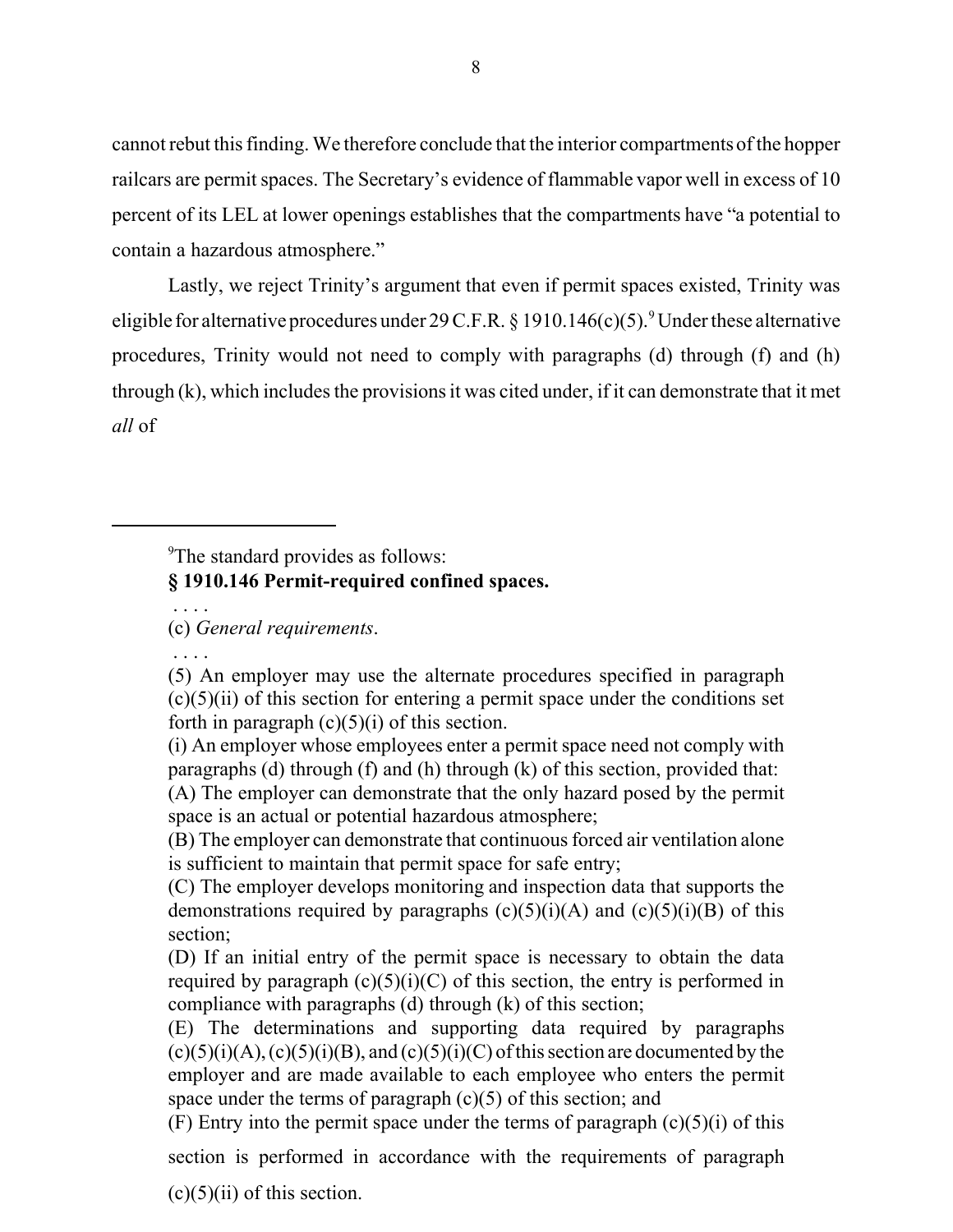the procedures' requirements listed under §§ 1910.146(c)(5)(i)(A) through (F). While Trinity argues that it met some of these requirements, it does not argue that it met all of them. In addition, the record does not support a finding that Trinity met all the requirements. For example, Trinity does not argue, nor is there any evidence to establish, that it complied with paragraph  $(c)(5)(i)(F)$ , which requires that entry into the permit space was performed in accordance with the requirements of paragraph  $(c)(5)(ii)$ . We therefore cannot find that Trinity is eligible for alternative procedures. *See Peavey Grain Co.*, 15 BNA OSHC 1354, 1359, 1991-93 CCH OSHD ¶ 29,533, p. 39,873 (the party claiming an exception has the burden to prove it comes within the exception). $^{10}$ 

## **III. CONCLUSION**

For the reasons above, we affirm the judge's finding that the cited hopper railcars contain permit spaces. On review, neither party has challenged either the characterization of the violations as serious or the appropriateness of the penalties assessed.<sup>11</sup> Accordingly, we

<sup>11</sup>The Secretary proposed a penalty of \$1700 for Serious Citation 1, Item 2 and the judge assessed a penalty of \$1000; the Secretary proposed a group penalty of \$1700 for Serious Citation 1, Items 3a-3d and the judge assessed a penalty of \$1000 for Items 3b and 3c; the Secretary proposed a group penalty of \$1700 for Items 4a - 4c and the judge assessed a group penalty of \$1250 for Items 4b and 4c; and the Secretary proposed a penalty of \$1700 for Item 5 and the judge assessed a penalty of \$1500.

<sup>&</sup>lt;sup>10</sup>Under Rule 92(a) of our Rules of Procedure, 29 C.F.R. § 2200.92(a), the issues to be decided on review are within the discretion of the Commission but ordinarily will be those stated in the direction for review, those stated in the petitions for discretionary review, or those stated in any later order. In its opening brief to the Commission, Trinity raises for the first time an argument that was neither raised in its petition for discretionary review nor specified in the directed for review or briefing order: whether the Secretary established that Trinity knew, or with the exercise of reasonable diligence, could have known, of the permit space violations. Based on the record, we find no reason to depart from that policy, nor does Trinity provide us with one. Therefore, we will not disturb the judge's findings. *See Tampa Shipyards, Inc.*, 15 BNA OSHC 1533, 1535 n.4, 1991-93 CCH OSHD ¶ 29,617, p. 40,097 n.4 (No. 86-360, 1992) (consolidated).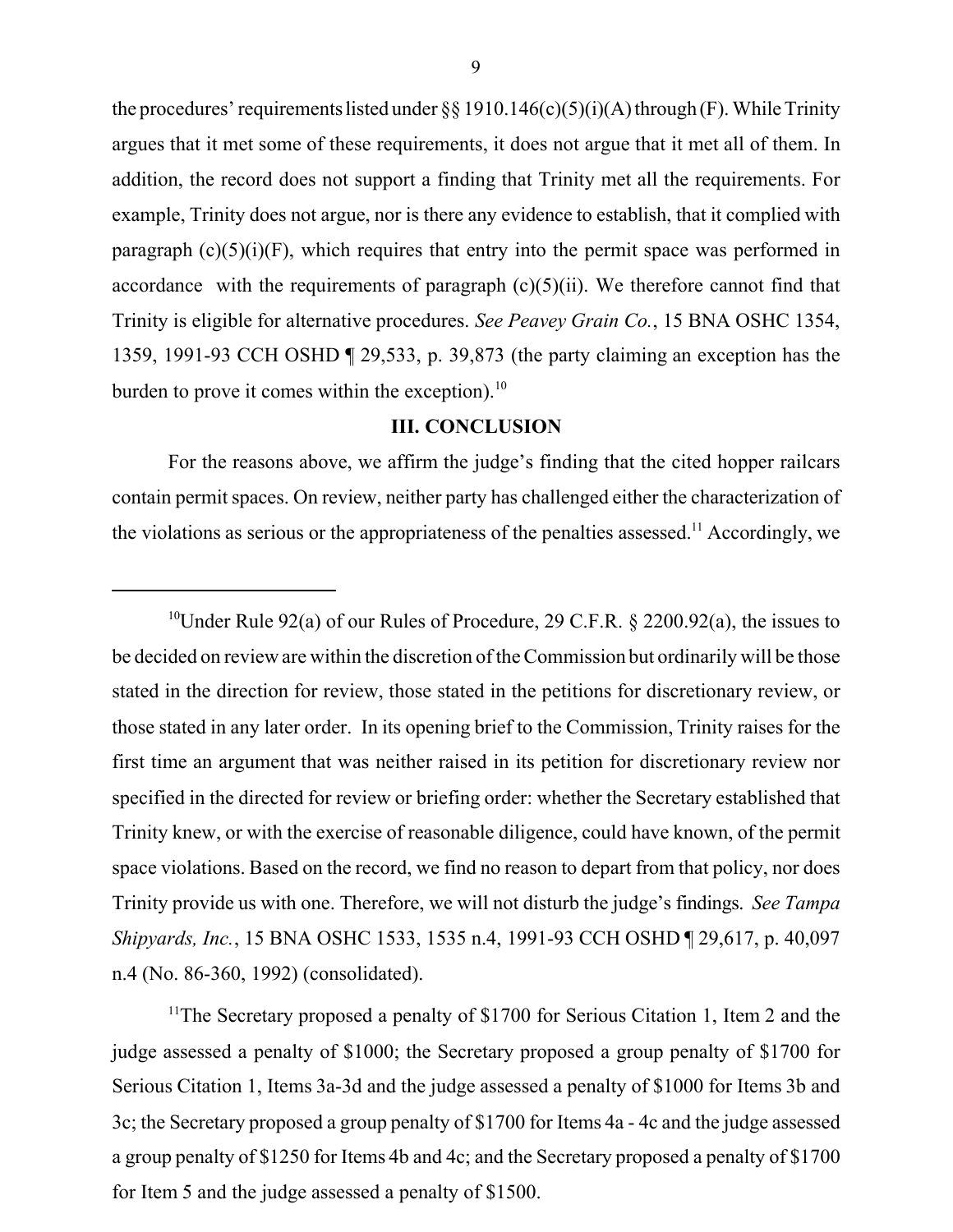find no reason to disturb the judge's determination that the violations were serious and we affirm the total penalty of \$4,750 she assessed for the confined space items.

 $\sqrt{s/2}$ 

 $\frac{\sqrt{s}}{\text{Stuart E. Weisberg}}$ Chairman

 $\sqrt{s/}$ 

Thomasina V. Rogers

Dated: January 27, 1999 Commissioner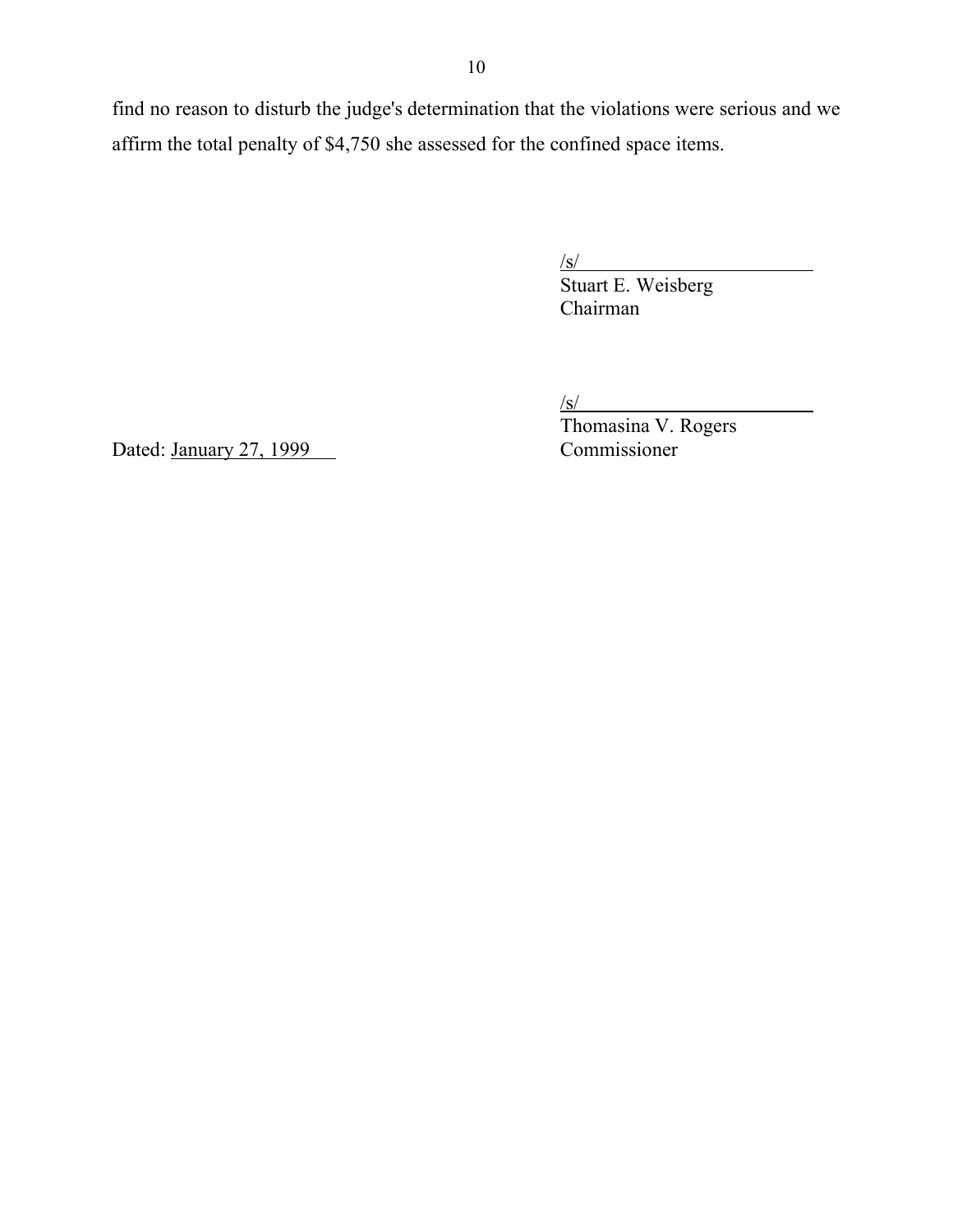| SECRETARY OF LABOR,       |  |  |
|---------------------------|--|--|
| Complainant,              |  |  |
|                           |  |  |
| V.                        |  |  |
|                           |  |  |
| TRINITY INDUSTRIES, INC., |  |  |
| Respondent.               |  |  |
|                           |  |  |

: OSHRC Docket No.: 95-455

Appearances:

Marsha Semon, Esquire **Marsha Semon, Esquire** Robert E. Rader, Jr., Esquire U. S. Department of Labor Dallas, Texas For Complainant

Office of the Solicitor **Rader, Campbell, Fisher & Pyke** Rader, Campbell, Fisher & Pyke Birmingham, Alabama For Respondent

Before: Administrative Law Judge Nancy J. Spies

### *DECISION AND ORDER*

:

:

Trinity Industries, Inc. (Trinity) contests a serious citation issued to it on February 28, 1995. The citation resulted from an Occupational Safety and Health Administration (OSHA) inspection by industrial hygienist, Horace McCann. After securing a warrant, McCann returned to Trinity's Bessemer, Alabama, plant on October 25, 1995, to begin a general-scheduled program inspection of the facility (Tr. 9). McCann requested that the walkaround inspection begin at the raw material end and follow though the manufacturing process to the finished product. Trinity's general manager, its superintendent (Mr. Crane), its safety director, and an employee representative accompanied McCann during all or part of the inspection (Tr. 10-12, 14).

The resulting citation asserted 17 grouped violations.<sup>12</sup> The Secretary's remaining allegations are that Trinity violated 10 provisions of the confined space entry program, §1910.146 (items 1 through 5); that it violated standards  $\S1910.254(d)(9)(iii)$  and  $1910.303(b)(1)$  (items 8 and 9) prohibiting use of electrical cords with exposed conductors; that it violated §1910.303(f) requiring that disconnecting means for electrical equipment be labeled (item 10); that it violated the requirements of  $\S1910.305(a)(4)(v)$  prohibiting use of flexible electrical cords in specified circumstances (item 11); that it violated §1910.305(b)(2) by failing to cover electrical switch boxes (item 13); that tension was transmitted to joints and terminal screws of electrical cords in violation

<sup>&</sup>lt;sup>12</sup> The Secretary's complaint amended items 1, 3a - 3 c, 4a - 4c, and 13 by altering the description of the violation or by changing the standard allegedly violated. At the hearing, the Secretary withdrew items 6, 7, 12, and 17(a) - 17(c) (Tr. 5).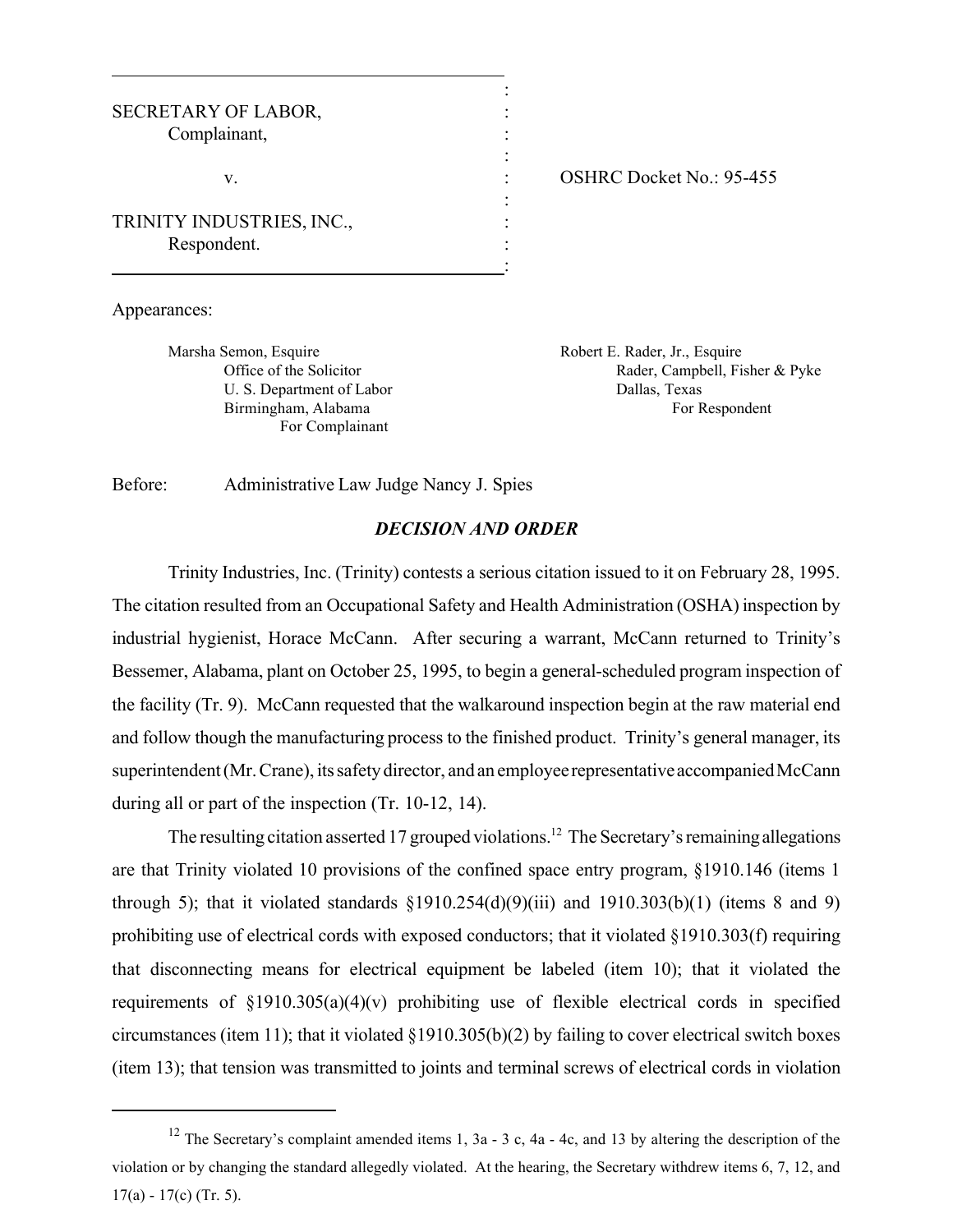of §1910.305(g)(2)(iii) (item 14); that non-explosion proof junction boxes were used in violation of §1910.307(b) (item 15); and that chemical storage tanks were not appropriately labeled in violation of §1910.1200(f)(5)(ii) (item 16). Trinity denies the allegations.

# **Alleged Violations of Confined Space Standard**

It is undisputed that the hopper car compartment is a confined space, *i.e.*, it is an area with the size and configuration to allow a person to enter, with limited means of ingress and egress, but which is not designed for continuous employee occupancy. The parties' disagreement is whether the more restrictive "permit required confined space" (permit space) requirements apply.

#### **Background**

Trinity is a large corporation with an integrated system of 200 manufacturing plants located throughout the United States (Tr. 328). The corporation is organized into divisions, such as maritime, structural steel, and railcar. The plant at Bessemer, Alabama, is part of the railcar division. Trinity's railcar division manufactures tank and hopper railcars. Finished railcars may be "lined" or unlined. To "line" a railcar means to spray the interior of the car with a specifically formulated coating. Trinity contracted out its lining work until 1985, when it acquired the contracting company and began lining the cars as part of its own operation. Twenty of Trinity's plants are involved in some aspect of either manufacturing or of lining railcars (Tr. 216, 221). Trinity lines both new and refurbished tank cars and hopper cars. Refurbished cars present hazards which are not present when new cars are lined. The Bessemer plant lines only newly manufactured hopper cars (Tr. 224).

Hopper cars are 40 feet long and approximately 12 feet wide (Tr. 284, 286). Each hopper car is divided into compartments or chambers. A compartment wall extends the full width of the railcar to form either three or four individual chambers. Most typically, hopper cars have four compartments. However, at the time of the inspection, employees were lining a three-compartment car. There are two openings in the top of each compartment, or six or eight openings per car, depending on whether it is a three or a four-compartment car. Each compartment has a "gate opening" at the bottom of the car, where the cargo is discharged. The gate opening extends down from the base of the car in a funnel-like extension (Exh R-1; Tr. 227, 238). Eventually, some gate openings will be capped by gates and others will be capped by augers. The bottom opening is 2 feet by 6 feet, if intended for an auger cap, and 4 feet by 5 feet, if for a gate cap. Since the gate or auger is installed at the end of the manufacturing process, the bottom aperture is always open while a compartment is lined (Tr. 225-227).

### *The Lining and Ventilation Process*

The chemical composition of the lining depends on the railcar's intended cargo. The lining protects a product, such as grain or other food stuffs, from contamination by contact with the railcar. Or the lining is formulated to protect the railcar from damage through contact with the product, such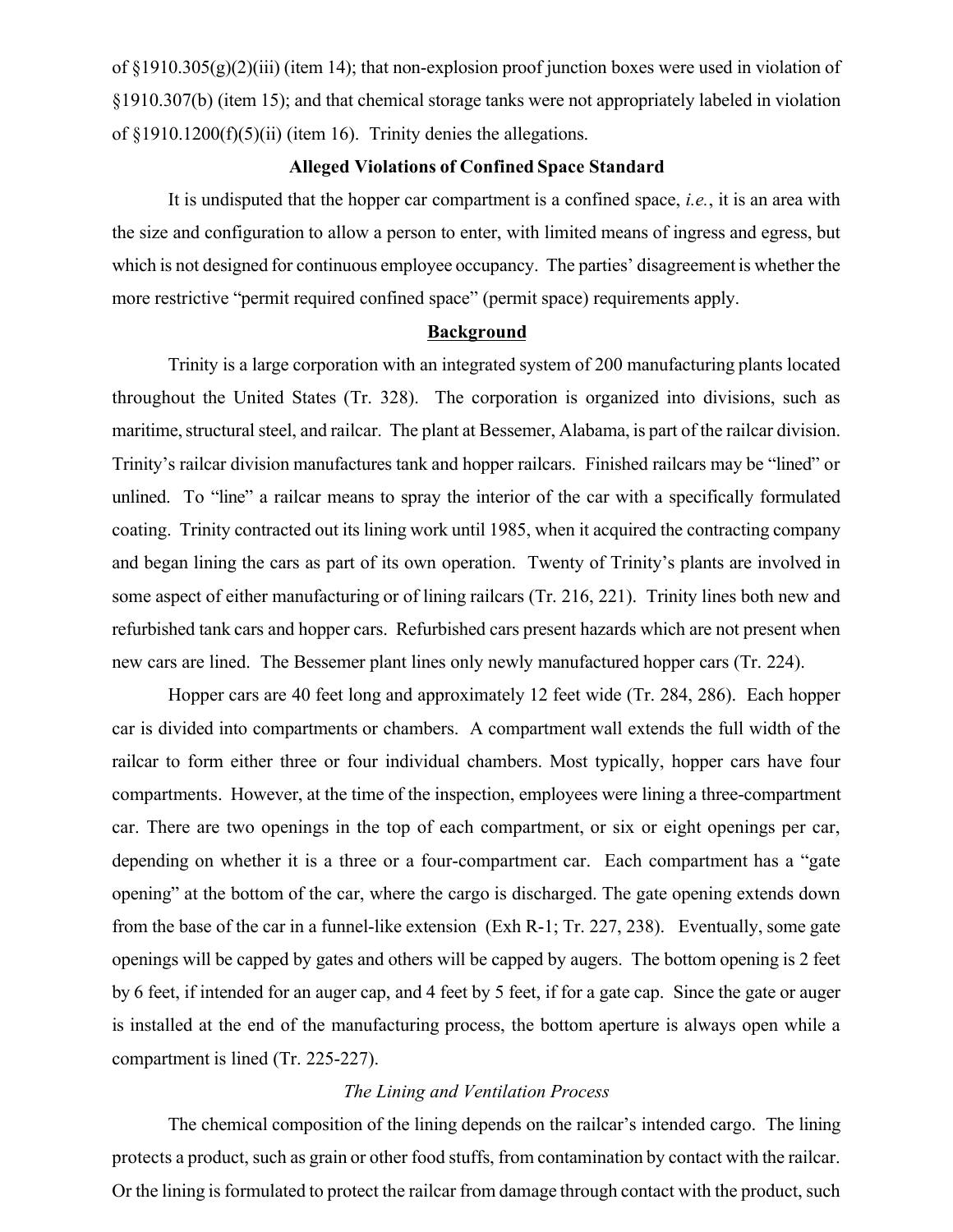as when an acidic product is hauled (Tr. 216-217). Even for cars in the first category, there can be significant differences in the formulation of the coating, depending on the intended cargo. Lining materials often contain methyl ethyl ketone (MEK), toluene, and xylene (Tr. 288). The coating sprayed during McCann's inspection included isobutyl alcohol, xylene, wrhyl benzene, toluene, and MEK (Exhs. C-1-3; Tr.19-21, 288). Solvents in each specialized lining mixture serve their own function. According to Trinity, the proper composition of the solvents, application, and drying procedure for various linings is "a science" (Tr. 217, 269).

Employees line railcars in an assembly-line like process. If one compartment is improperly lined or cured, the linings of all the compartments must be blasted out and then relined. In that event, Trinity sells the hopper cars at a loss. For this reason, the lining process follows a steady and uninterrupted pace. When the railcar is rolled into the lining area, three employees (two "liners" and a "mixer") begin set-up procedures. Work always proceeds simultaneously in two compartments, unless it is a three-compartment hopper where the single remaining compartment is lined last (Tr. 32, 217-219).

The ventilation system consists of a series of overhead ducts and pipes. When a car is ready to be lined, employees fit a ventilation duct hose into one of the two openings in the top of the compartment. Before fitting this hose, Trinity's procedure requires employees to change the hose's filter. Employees place a light in the second aperture. The ventilation system pulls the air through the duct, causing fresh air to flow into the bottom of the hopper chamber, through the compartment, and out the ventilation duct (Tr. 15, 306, 330).

Employees enter the hopper compartment through the bottom gate opening. They position a tubular frame along the interior sides of the compartment and then lay an 8 to 10-inch aluminum plank across the tubular frame. The plank serves as a work platform for spraying the upper areas of the compartment (Tr. 241, 316, 331). Once spraying begins, liners briefly stop only to remove the work platform. They continue to spray the lower portion of the compartment by standing on the ground. Finally, the liners lie down and roll out from the bottom of the car (Exh. C-8 at 794-804; Tr. 117-118). A compartment can usually be lined in 10 to 12 minutes (Tr. 303).

# *Personal Protective Equipment*

Before spraying, the liners don protective coverings (disposable "Tyvec" suits, hoods, gloves and boots). They utilize full air-line respirators. The mixer wears a cartridge respirator (Exh. C-8; Tr. 21-22).

# *Trinity's Pre-inspection Tests of the Hopper Cars During Lining*

When Trinity first acquired the railcar lining operation in 1985, Jerry Riddles, its corporate safety, environmental, and worker's compensation director until 1990, evaluated the lining and curing process in each of the plants which lined railcars. The hopper car ventilation system had to be fine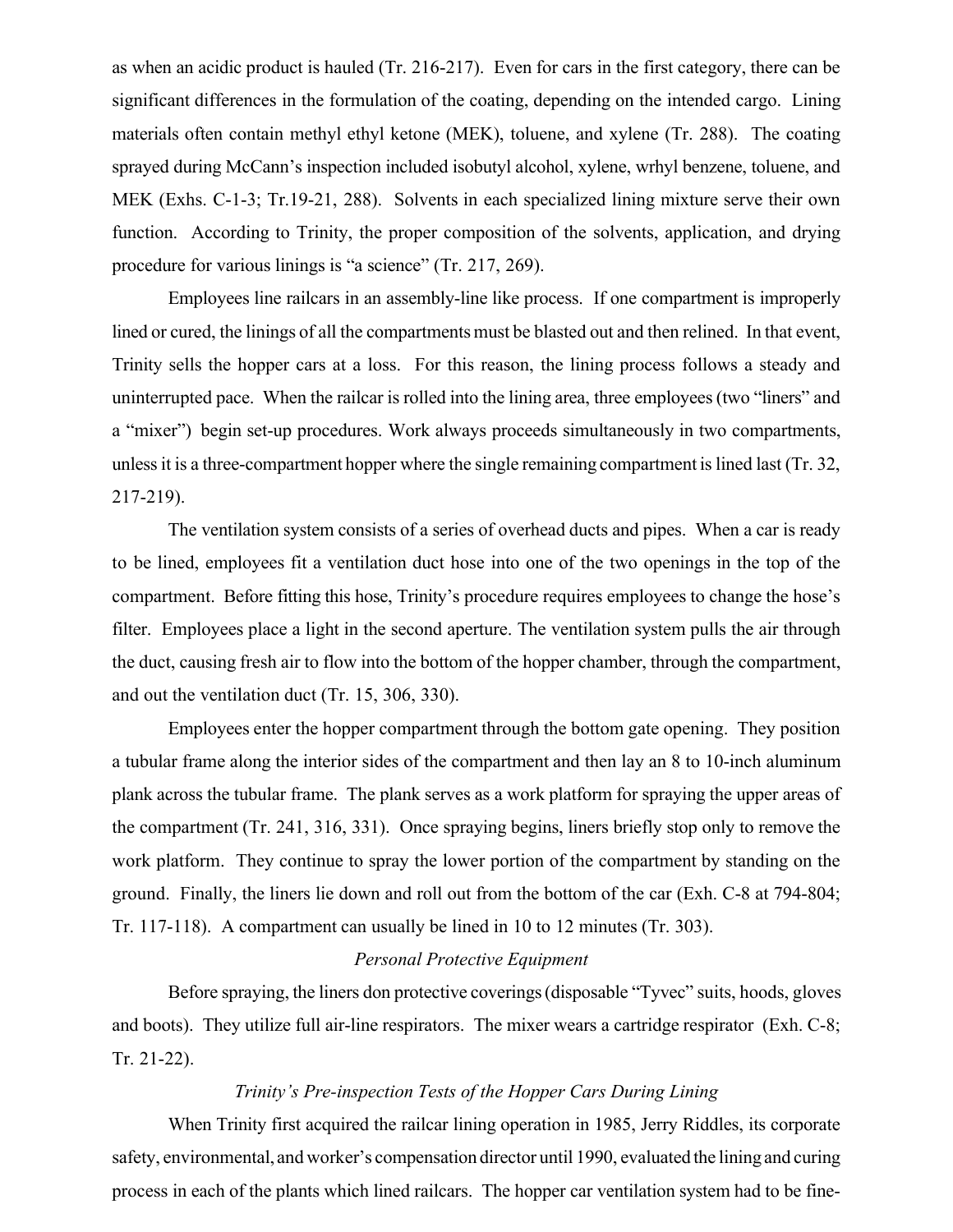tuned to achieve uniform drying for the lining. Riddles also attempted to eliminate atmospheric hazards without affecting the curling process. He did not attempt to correlate the chemical composition of the particular lining with the test results, because his goal was to assure that the ventilation system ran at the correct speed (Tr. 231-233, 254-255). Whenever Riddles came to the Bessemer plant during this time, he would test two railcars. In total, he estimated that he monitored at least 60 cars at the Bessemer plant (Tr. 273, 289). Using direct reading instruments such as the Velometer, or Enmet CGS 80 and 90R, he checked the atmosphere inside the railcar compartments for volatility and oxygen deficiency. He took readings from the lip of the compartments as well as inside of them (Tr. 229, 290-291). Riddles recorded the readings so that he could compare them against a baseline figures which he kept at Trinity headquarters. He recalled that during these visits to Bessemer covering a period of 5 years, none of his readings registered over 10 percent of the LEL. Based on his tests, Riddles concluded that the ventilation system should move the air at 2100-2300 cubic feet per minute (which exchanged the air in the compartments every 40 - 60 seconds). This being so, there was no oxygen deficiency during the lining procedure. In the end, Riddles concluded that the ventilation system was capable of properly drying the lining while controlling atmospheric hazards (Tr. 237-239, 252).

#### **Discussion**

### *A "Permit Required Confined Space"*

Was the hopper compartment a permit confined space? A permit space is a confined space with: (1) hazardous atmospheres, (2) materials which could engulf an entrant, (3) hazardous internal configurations, or (4) other recognized serious safety or health hazards ( $\{\$1910.146(b)\}$ ). T h e Secretary primarily argues that under (1), the hopper compartment contained or had a potential to contain a "hazardous atmosphere" during lining operations.<sup>13</sup> The standard defines "hazardous atmosphere" as:

an atmosphere that may expose employees to the risk of death, incapacitation, impairment of ability to self-rescue (that is, escape unaided from a permit space), injury, or acute illness from one or more of the following causes:

<sup>&</sup>lt;sup>13</sup> To the extent the Secretary argues for "permit space" coverage under (3) or (4), the argument is rejected. Although the lower area of the hopper compartment may have had "inwardly converging walls" which "taper to a smaller cross-section" at the gate, this portion was too small and too accessible to constitute a "hazardous" internal configuration. Similarly, the Secretary merely speculated that the process presented a recognized health hazard under (4), which, in any event, Trinity effectively contradicted.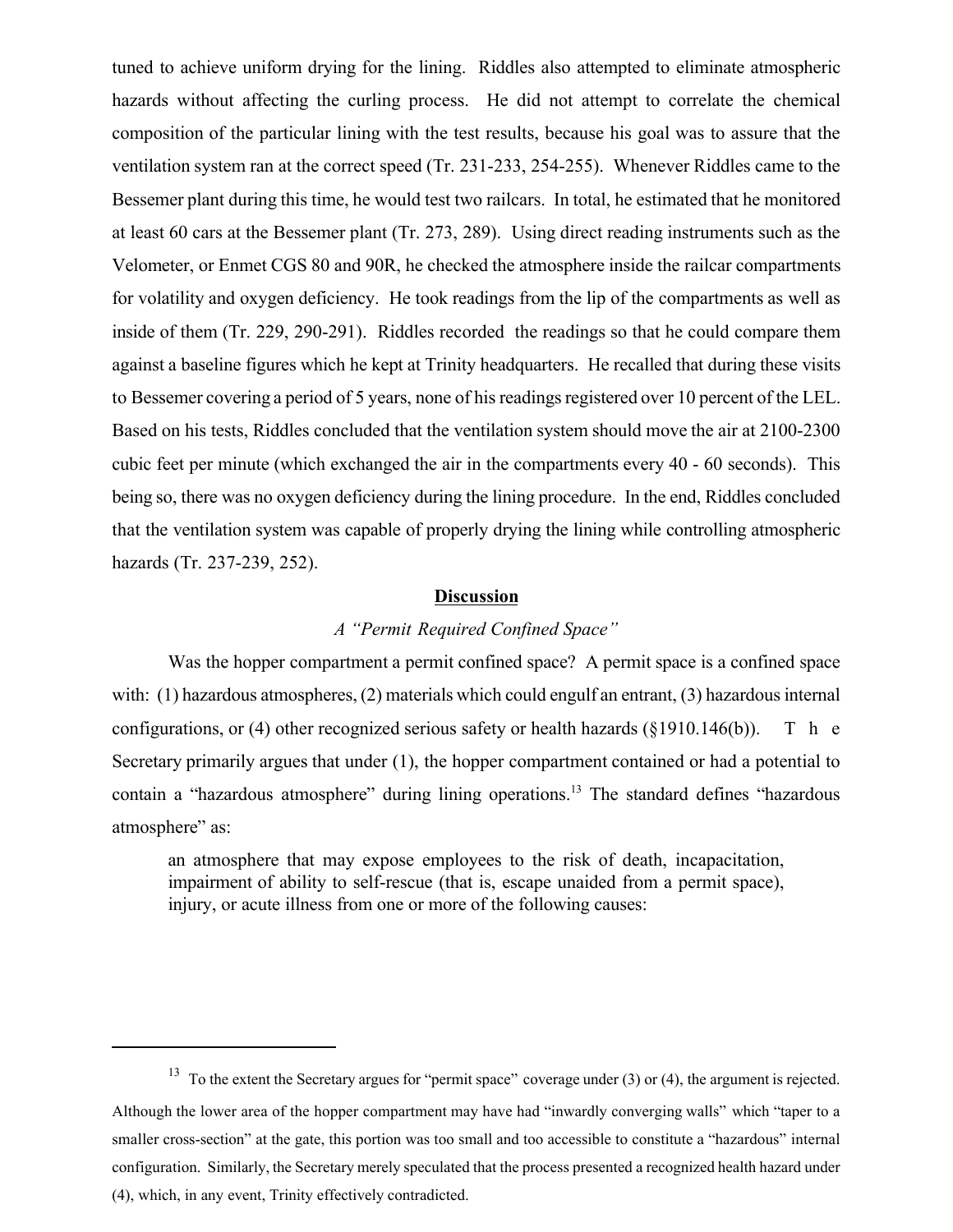- (1) Flammable gas, vapor, or mist in excess of 10 percent of its lower flammable limit (LFL) [or  $LEL]$ <sup>14</sup>;
- (3) Atmospheric oxygen concentration below 19.5 percent or above 23.5 percent;

. . .

(4) Atmospheric concentration of any substance for which a dose or a permissible exposure limit is published in Subpart G, Occupational Health and Environmental Control, or in Subpart Z, Toxic and Hazardous Substances, of this Part and which could result in employee exposure in excess of its dose or permissible exposure limit;

NOTE: An atmospheric concentration of any substance that is not capable of causing death, incapacitation, impairment of ability to self-rescue, injury, or acute illness due to its health effects is not covered by this provision.

(5) Any other atmospheric condition that is immediately dangerous to life or health [IDLH].

A fire or explosion in the confined space of the hopper car would unquestionably expose employees to the "risk of death, incapacitation, . . . or acute illness." The Secretary relies on McCann's flammability tests to meet the definition of subparagraph (1) of the hazardous atmosphere test, *i.e.,* that the compartments contained quantities of flammable gases or vapors "in excess of 10 per cent of its [LEL]."<sup>15</sup>

### *McCann's Atmospheric Tests*

McCann observed liners simultaneously spraying in two compartments. The mixer remained outside the railcar to provide the liners with an uninterrupted supply of material for spraying (Tr. 27). McCann used a calibrated<sup>16</sup> Microguard instrument to take the following readings:

<sup>&</sup>lt;sup>14</sup> The "lower flammability limit" or LFL is more commonly referred to as the "lower explosion limit" ("LEL").

<sup>&</sup>lt;sup>15</sup> Contrary to the Secretary's half-hearted assertion, subparagraph (1) is the only definition arguably met. At hearing, McCann proposed that (3) applies because the hopper cars may be oxygen deficient before lining operations begin. He based this conclusion on a Trinity document which stated, "tank cars and hopper cars may have oxygen deficiency in them" (Tr. 41). The quoted reference did not relate to Bessemer's newly manufactured hopper cars (Tr. 227-28). Tests showed no oxygen deficiency. Nor are (4) or (5) applicable. McCann conducted personal sampling for various air contaminants. Of these contaminants, xylene registered closest to its permissible exposure limit (PEL) but, after computing for the analytical error, it did not exceed it (Tr. 37). There was no proof of IDLH conditions (Tr. 231).

<sup>&</sup>lt;sup>16</sup> McCann is an experienced hygienist. Calibrating equipment is one of the basic tasks to be performed before monitoring. McCann's testimony and demeanor was that of a capable professional. His assurance that he properly calibrated the equipment is not discredited simply because he failed to mark on his notes that he had done so (Tr. 25, 145-146).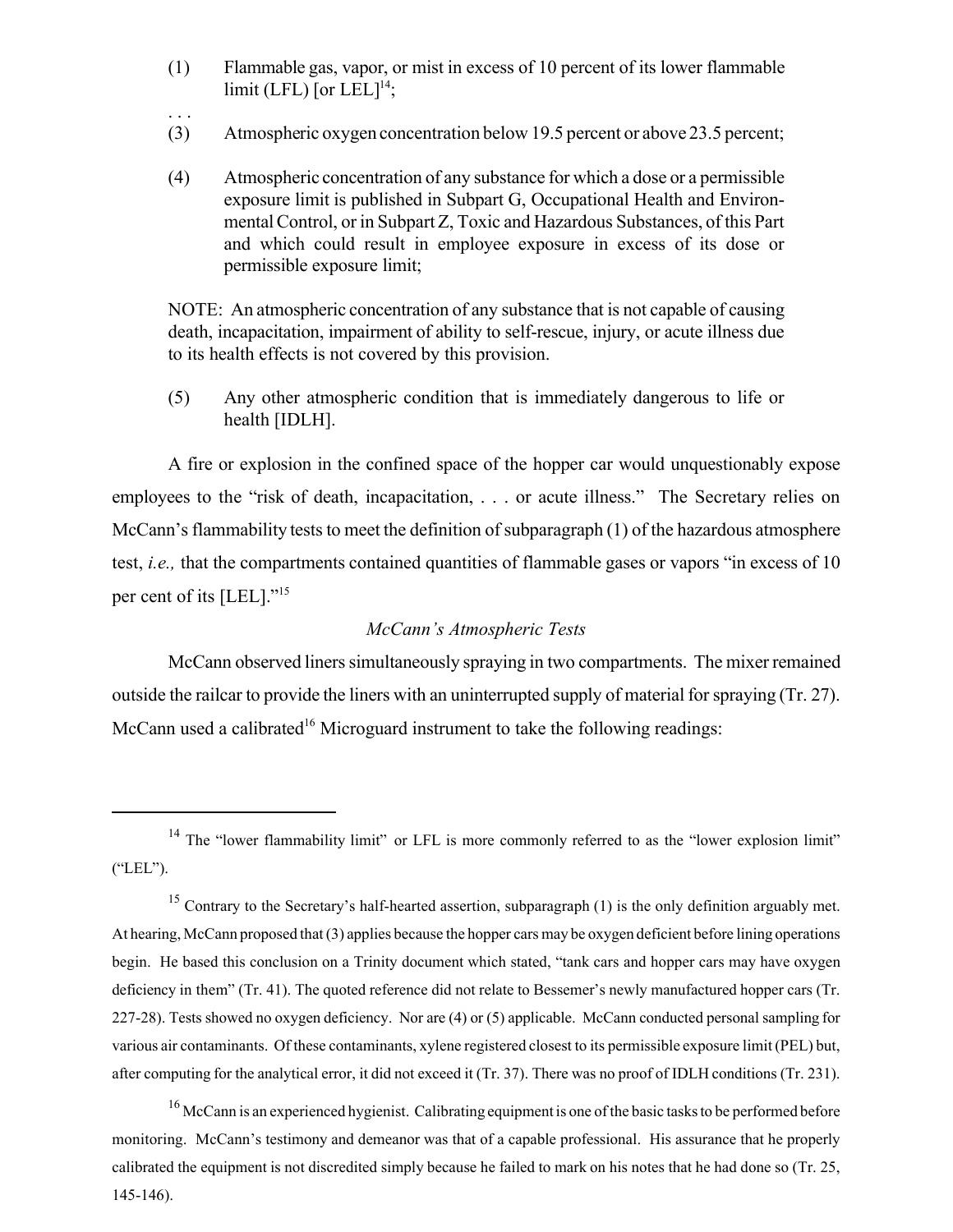- C At the lip of the gate opening for *each* of the two compartments where the liners were spraying, McCann's readings ranged from 24 to 26 percent of the LEL. McCann did not enter the hopper compartment itself or hold the instrument inside it (Tr. 28-29).
- C Five feet from the gate opening, the mixer had eight to ten opened 5-gallon buckets lined up against the side of the railcar. McCann's readings at that point ranged from 4 to 16 percent of the LEL (Tr. 154-155).
- C Moving approximately 15 feet from the hopper openings, McCann's readings ranged from 4 to 6 percent of the LEL (Tr. 29, 156).

McCann maintained that since the LEL readings decreased the further he moved from the gate openings, the source of the volatile atmosphere most likely came from the openings (Tr. 154). The readings at the lip area of each of the two compartments were substantially the same (Tr. 26). If these readings can be found to pertain to the atmosphere inside the compartment, and if they are accurate, the Secretary has established the existence of a "hazardous atmosphere."

Trinity disputes McCann's readings. First, it objects to the fact that the readings were not taken from inside the compartment but only at the lip. It posits that the instrument may have been placed within the overspray, or that it picked up vapors from a number of opened buckets of lining material, thus artificially inflating the reading. Secondly, it questions the readings because they were higher than Trinity's own readings taken at other times. Neither argument invalidates McCann's readings.

Taking readings from the lip of the chamber gate is an acceptable method to show the volatility of the atmosphere inside that compartment. The ventilation system pulled the air from outside the chamber, past the lip, and into the chamber. Thus, the number of opened 5-gallon buckets of lining material may have contributed to a greater volatility in the "make up" atmosphere and may partially explain the elevated readings (Tr. 291). It does not negate them.

The main source of the volatile fumes came from spraying the lining material inside the chamber (Tr. 154). Although the sprayed product may produce vapors heavier than air (Exh. C-1), the atmosphere at the chamber lip would not ordinarily have a higher volatility than the atmosphere inside the chamber. Further, like McCann, Riddles took readings at the lip of the compartment (Tr. 290). Even though Riddles took additional readings inside the car, the fact remains that tests at the lip were predictive for the volatility of the atmosphere existing only inches away inside the compartment. Trinity only speculated that McCann's Microguard instrument could have been placed in the overspray. The instrument showed no signs of overspray (Tr. 28). The fact that both compartments registered similar readings further diminishes Trinity's hypothesis.

Trinity also argues that McCann's readings must be in error because its own previous LEL readings did not exceed 10 percent. Factors such as the size of the compartment, the volatility of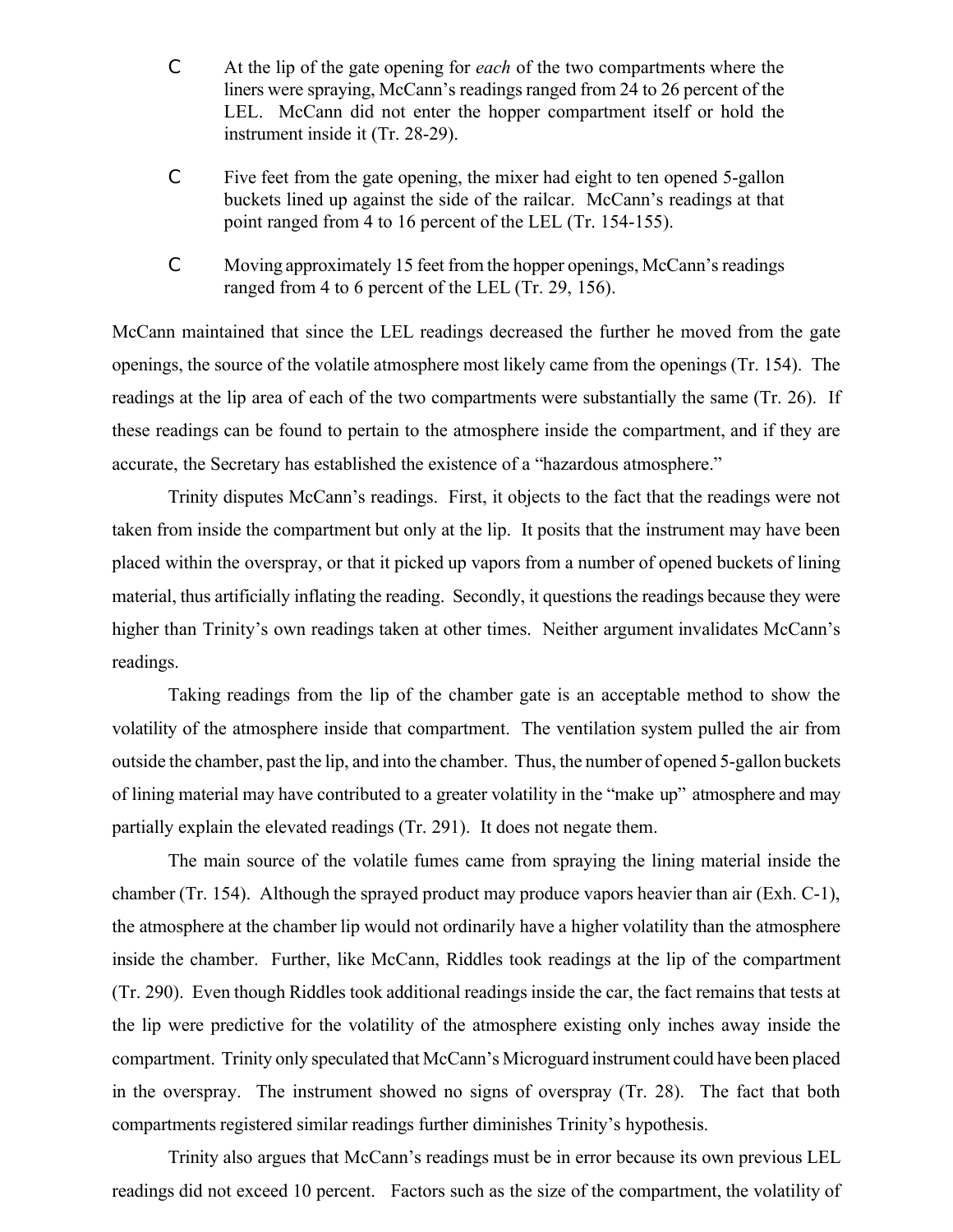the specific lining mixture or whether the air filters were recently changed may affect the LEL levels (Tr. 274, 279, 291). Riddles detailed another possible explanation for McCann's elevated readings (Tr. 275):

- Q: Now, you said you might tell them to, quote, "go in and clean their system out."
- A: Well, they might have paint particulate buildup on the interior hoses these are the exhaust duct hoses -- or on the fan blades. And the air movement, through ducting, you lose some due to what is called air flow friction across the surface of the exhaust system.

If you start having a lot of paint buildup, one, you could have a restricted flow; two, you create more friction for that air to move and when you create more friction, the less air the system can move. If you have paint particulate buildup on the blades of the exhaust fans themselves, that will decrease the efficiency of the system.

So the velometer readings, which I kept records of, our base line was to make sure that we were maintaining a clean operating system for our purposes of reporting to state agencies on air ignitions, like the Bessemer and Jefferson County Air Control Board.

A significant number of environmental factors may further affect the tests results for volatility. Atmospheric pressure and temperature are two main considerations (Tr. 31, 174). Trinity did not correlate its tests for each of the different lining formulations it used (Tr. 269, 274). Thus, it is unknown even whether Trinity tested in a three-compartment car or for the particular lining material OSHA tested.

Finally, since there were no written procedures covering activities which could affect LEL levels, there is less assurance that work procedures followed during Trinity's earlier tests were likewise followed in October 1994. Trinity allegedly also had an oral procedure which would prevent buckets of lining material from being prematurely opened. This oral procedure was not followed during any of the three days McCann inspected the interior lining department (Tr. 336). Other oral work procedures, such as changing the air filter each time a compartment was lined, may also have been ignored.

Trinity could have presented more persuasive evidence. It is noted that Trinity requires its corporate safety director to be part of the OSHA walkaround party. Trinity has its own testing equipment and expects its safety personnel to know how to use it (Tr. 12, 276). Trinity certainly had no obligation to take its own readings during OSHA's inspection, and no negative inference is drawn from the fact it did not. Here, however, given the variability of conditions which affect LEL levels in the hopper cars, contemporaneous testing could have afforded greater weight to Trinity's argument that its earlier and subsequent tests, not McCann's, were correct.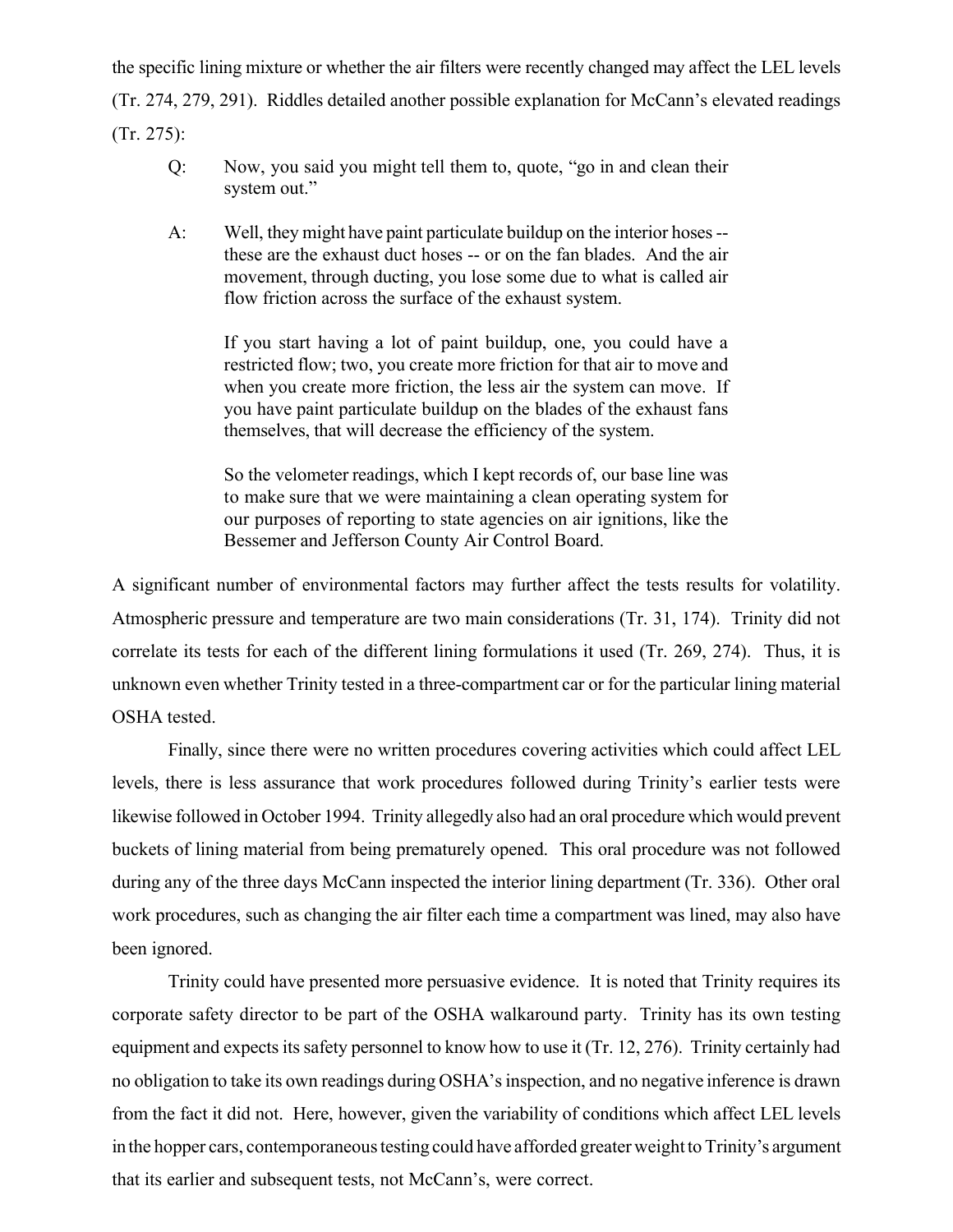McCann's tests are determined to be valid and representative of the atmosphere inside the hopper compartment. His readings of 24 to 26 percent of the LEL establish a "hazardous atmosphere." Unless Trinity demonstrates that an exception applies, the hopper compartment must be classified as "permit space."<sup>17</sup>

# *"Alternate Procedures"-- Forced Air Ventilation*

Trinity strongly contends that its hopper cars were not permit space because it met the "alternate procedures" exception of  $\S1910.146(c)(5)(I)$ . Section 1910.146(c)(5)(I) authorizes an employer to use "alternate procedures" than those specified for full permit entry, if (among other things) it can demonstrate that (1) the only hazard is an actual or potential atmospheric hazard and (2) that continuous forced air ventilation *alone* is sufficient to maintain the space safe for entry. Contrary to Trinity's argument, the section does not offer a blanket exemption. It merely permits use of alternate means for complying with certain paragraphs of the standard, of relevance here only to paragraph (d). Under  $\S.146(c)(5)(I)$  a permit space continues to be classified as a permit space  $(\S1910.146(c)(7))$ . An employer must develop supporting monitoring and inspection data which is both available and verifiable to "demonstrate" (1) and (2). The data and documents must then be made available to each employee operating under "alternate procedures." As the proponent of the exception, Trinity bears the burden of persuasion on the issue.

Initially, Trinity's work *introduces* the hazardous atmosphere into the space after employees have entered it. In these circumstances, certain of the safeguards applicable under the "alternate procedures" become worthless to assess whether ventilation makes entry safe. Thus, it is questionable whether the exception could apply to Trinity's lining operation. Assuming arguendo, however, that it may, Trinity offers the earlier atmospheric tests by Riddles and the later ones of Ron

 $17$  This classification requires safeguards which a safety professional, such as Riddles, recommends to his clients. Although considering that the hopper compartments did *not* meet the legal requirements of a permit space, Riddles explained (Tr. 292):

Q: But in your opinion, it was not a permit-required confined space?

A: Dealing with my clients, when they're lining cars, I make them make it a permitrequired confined space.

Q: In how you treat it, you mean?

A: Yes, ma'am. I get a lot of argument because it doesn't always meet the criteria. But I'm a safety professional and I want to make sure that the employees are safe. So the best way to do it is to make it permitted.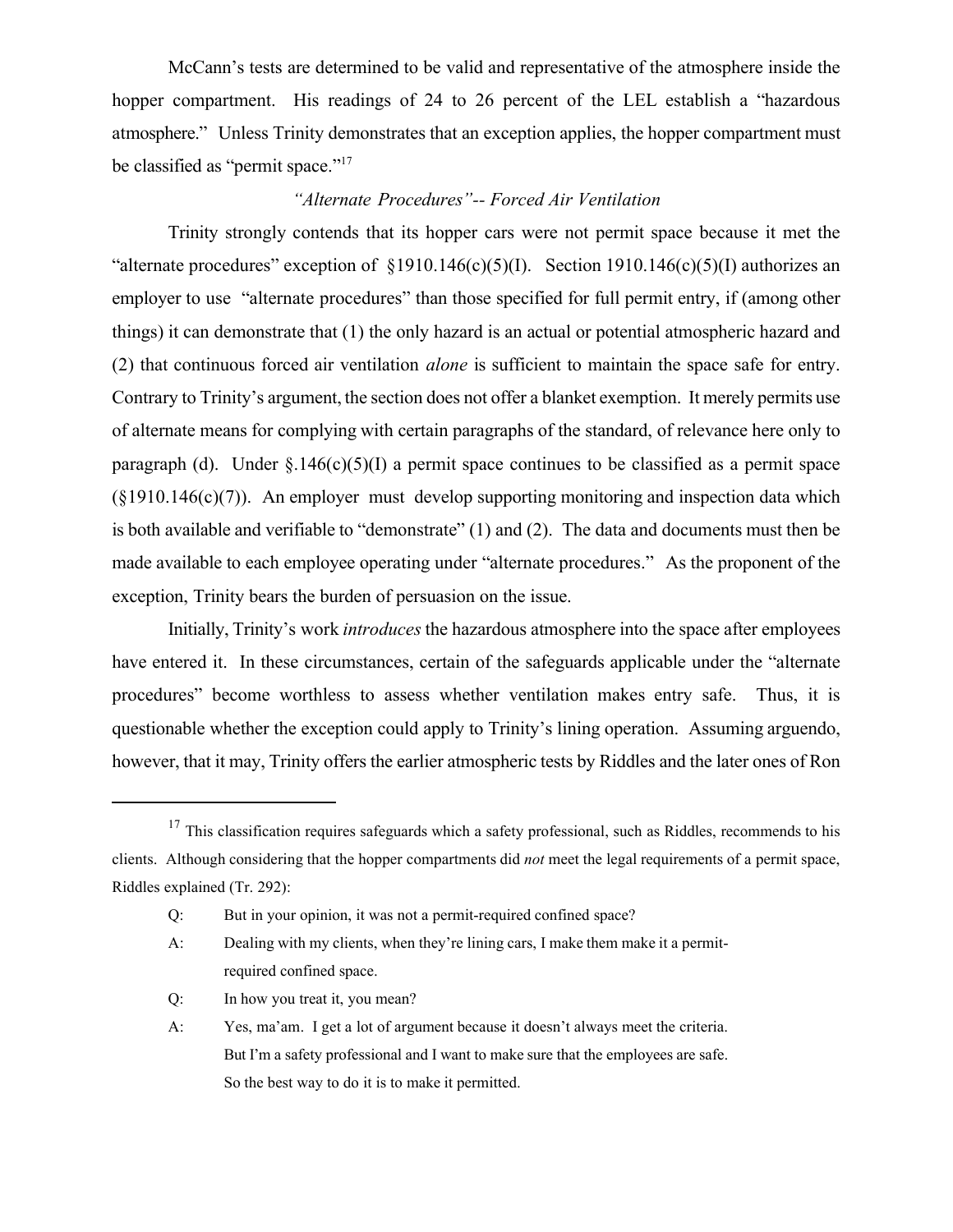Bush, Trinity's divisional safety manager, to support (1) and (2) of the definition. Trinity did not follow methodical testing procedures. Riddles tested whatever Trinity happened to be spraying at the time of his visits to the Bessemer plant. Understandably, at the time Riddles tested, he was not attempting to meet stringent requirements necessary to establish the  $\S.146(c)(5)(I)$  exception. Further, testing is only one part of the requirement. Even if Trinity sufficiently documented its tests, which it did not, it failed to maintain the records or to produce any at the time of the inspection or during the hearing. Nor was the data available to the liners who entered the space. Finally, McCann's LEL readings demonstrated that the ventilation system, in fact, was insufficient to maintain the space safe for entry, at least under the particular circumstances which he monitored. Trinity does not qualify for the "alternate procedures" exception of  $\S1910.146(c)(5)(I)$ . Paragraph (d), cited in items 3a through 5, applies.

#### Item 1:  $$1910.146(c)(1)$ -Evaluation of Space

The Secretary contends that Trinity did not properly evaluate the workplace to determine whether its spaces were permit-required in violation of  $\S1910.146(c)$ . The standard requires:

The employer shall evaluate the workplace to determine if any spaces are permit-required confined spaces.

To establish a violation of a specific standard, the Secretary must prove by a preponderance of the evidence that (1) the standard applies to the working conditions, (2) the terms of the standard were not met, (3) employees had access to the condition, and (4) the employer either knew of the condition or could have known with the exercise of reasonable diligence. *E.g., Kulka Constr. Mgt. Corp.*, 15 BNA OSHC 1870 (No. 88-1167, 1992).

The term "evaluate" is not defined by the standard. The Secretary appears to argue that, whenever a permit space is subsequently determined to exist, an employer could not have properly evaluated the space and yet failed to so identify it. The standard requires that an evaluation be reasonable, not that it be made with perfect foresight. The heightened requirements necessary to meet the exception of  $\S.146(c)(5)(I)$  are not applicable to this standard. A rational initial evaluation is all that is required. Follow-up evaluations are also necessary if changes in the workplace or work procedures affect the space. Certainly, Trinity failed to document its evaluation of the space. However, Riddles was shown to be a well-qualified safety professional with significant experience in testing for railcar conditions. His testimony that he conducted a significant number of atmospheric tests when Trinity initiated the railcar lining process is credited. McCann incorrectly believed that Trinity had not conducted more recent atmospheric tests at Bessemer after 1990. The deposition testimony of Ron Bush that he personally tested the railcar compartments at Bessemer is also credited (Exh. C-5; Tr. 273; Bush Depo. 6). Trinity designated other parts of its plant as permit spaces. Reasons for the discrepancy between Trinity's earlier LEL readings and McCann's LEL readings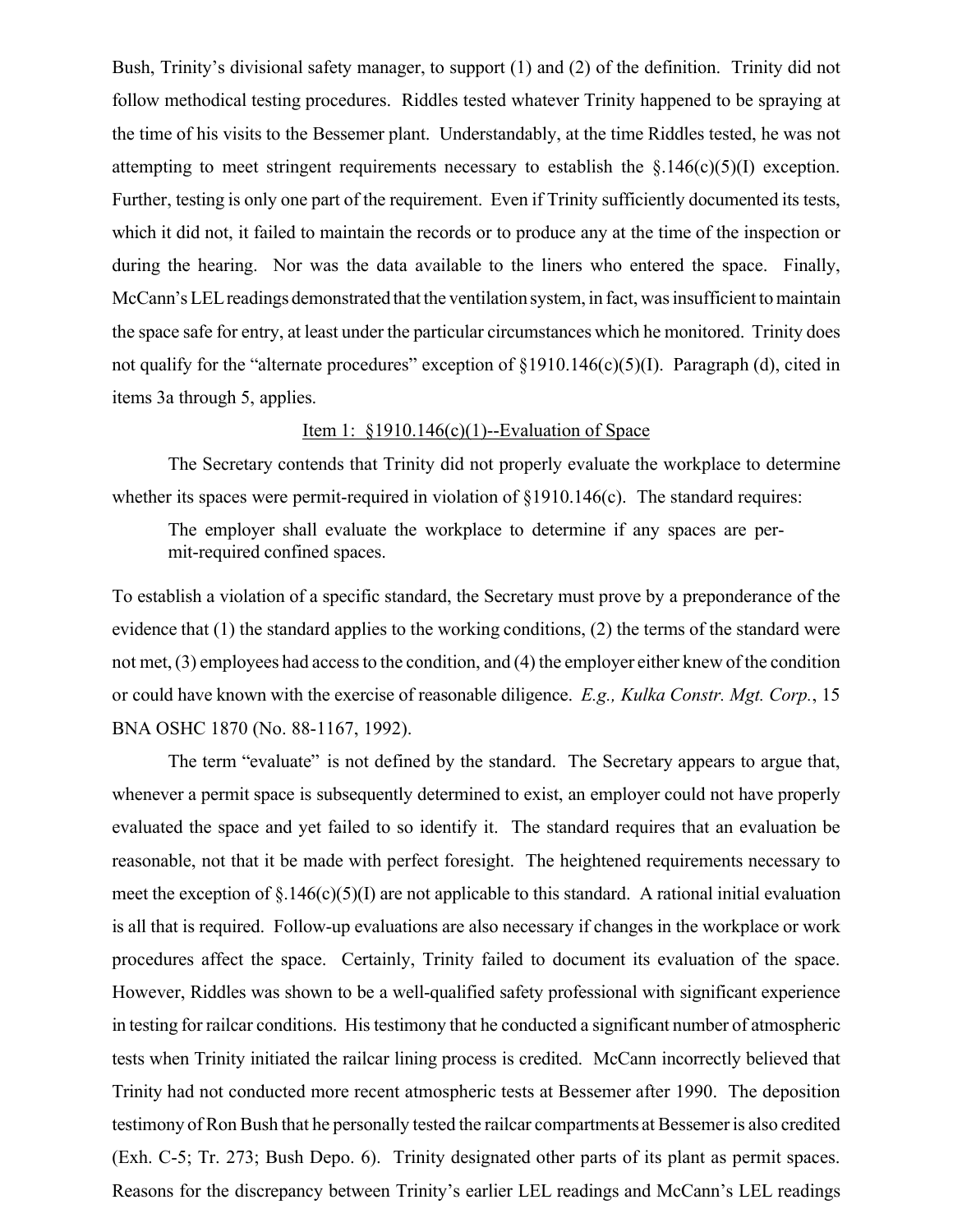were not conclusively explained. As noted, many factors may affect LEL levels. Trinity "evaluated" the workplace with sufficient specificity to meet the requirements of this standard. (See Appendix "B" of §1910.146.) The violation is vacated.

# Item 2: §1910.146(c)(2)--Confined Space Danger Signs

The Secretary asserts that Trinity did not properly inform exposed employees that the hopper cars were permit-required space in violation of  $\{1910.146(c)(2)\}$ . The standard provides:

(2) If the workplace contains permit spaces, the employer shall inform exposed employees, by posting danger signs or by any other equally effective means, of the existence and location of and the danger posed by the permit spaces.

Trinity evaluated the hopper cars to be nonpermit spaces. Trinity was incorrect in that evaluation. It did not post danger signs as the standard requires for permit spaces. Trinity argues that there was no "danger" to warn employees about. The existence of a standard presumes that a hazard is present when the terms of the standard are not met. *See Wright & Lopez,* 10 BNA OSHC 1108 (No. 76-256, 1981); *Clifford B. Hanay & Son, Inc.,* 6 BNA OSHC 1335 (No. 15983, 1978). Warning signs are required. Trinity was aware of the violative conditions, *i.e.,* that no signs were posted. The anticipated hazard is that employees will not know they should follow procedures to protect their safety while working in permit spaces. Failing to follow required permit space procedures while working in a hazardous atmosphere may result in engulfment by fire or explosion. Resulting injuries would be serious. Item 2 is affirmed as serious.

Items 3a - 3c: §1910.146(d)(3)--Develop Procedures; Item 3d: §.(d)(4)--Ventilation

In grouped items 3a-3c, the Secretary asserts that Trinity violated three separate subsections of  $\S.146(d)(3)$ . Paragraph (d) requires an employer to:

(3) Develop and implement the means, procedures, and practices necessary for safe permit space entry operations . . .

Although Trinity had a "generic" written confined space program, Trinity did not consider hopper compartments to be permit space. Thus, it did not seek to develop or implement specific permitspace procedures mandated for the hopper compartments at the Bessemer plant. While continuing to dispute the permit-space classification, Trinity also asserts that it had sufficient procedures in place to comply with the standard's requirements.

*Item 3a:* The Secretary alleges that Trinity had no procedures "(i) [s]pecifying acceptable entry conditions," as required by  $\S.146(d)(3)(i)$ . This section ensures that the employer has identified hazards that could reasonably be expected to be found in the permit space at the time of entry (or a re-entry, which is not applicable here). The Secretary interprets this section as requiring an employer to establish controls for any arguably existing hazard. The interpretation is too broad. Before new hopper cars were ready to be lined, they were blown down with an air broom and blasted with steel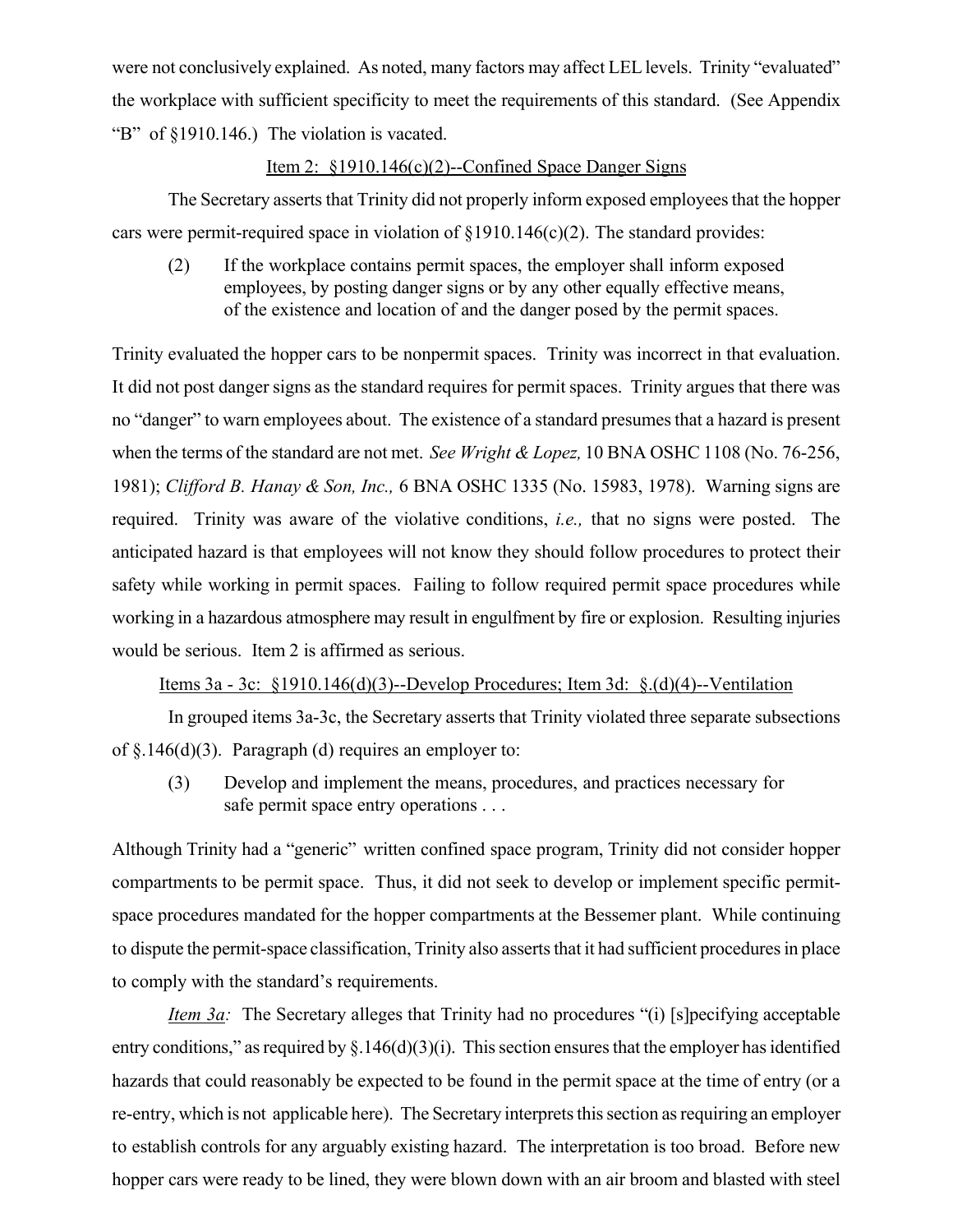shot. This process did not cause a hazard in the space (Tr. 268). There was natural flow-through ventilation until the exhaust hose was subsequently attached to the top of the car; and until the lining was sprayed, no contaminates were introduced into the permit space. Riddles repeatedly tested this type of newly manufactured railcar. There was never an oxygen deficiency or volatile atmosphere or vapors before employees began spraying. The tests confirmed that, as would be expected, there were no hazards inside unlined cars when employees entered to set up scaffolding or to prepare to line the inside of the car (Tr. 225-227). Trinity's procedures governing these activities complied with the standard. An employer is not required to establish additional procedures to deal with non-existing hazards. Item 3a is vacated.

*Item 3b:* The Secretary alleges that, contrary to §.146(d)(3)(iii), Trinity did not plan for and develop procedures necessary for:

(iii) Purging, inerting, flushing, or ventilating the permit space *as necessary* to eliminate or control atmospheric hazards; (emphasis added)

The Secretary admits he has no evidence to dispute Trinity's claim that, under usual conditions, the ventilation system maintained flammable vapors below 10 percent of the LEL (Secretary's brief p. 21). He argues, however, that the section applies because, if the ventilation system partially or completely failed, a hazardous atmosphere would exist inside the hopper cars during lining. As McCann's tests demonstrated, flammable vapors would exceed 10 percent of the LEL under some circumstances. Increased ventilation or purging was *necessary* at such times.

As stated, the adequacy of Trinity's ventilation procedures was lessened because oral procedures decreased assurance that the system would be operated optimally through changing filters each time the compartment was lined, periodically cleaning out the system, preventing opened lining material from contaminating the outside "make up" air, etc. Trinity knew of instances were employees failed to perform these tasks (Tr. 315, 323-324, 331). Trinity should have anticipated that there would be circumstances where it would have to control excessive flammable vapors. Having failed to develop procedures to purge or further ventilate the hopper cars whenever a hazardous atmosphere existed during spraying, Trinity violated the standard. Failure to have such procedures in place could result in an explosion or fire. Item 3b is affirmed as serious.

*Item 3c*: The Secretary charges that Trinity violated §.146(d)(3)(v) by failing to have written procedures in place for:

(v) Verifying that conditions in the permit space are acceptable for entry throughout the duration of an authorized entry.

Unlike  $\S$ . 146(d)(3)(i) (item 3a) which applies to an initial entry or a re-entry, this section addresses procedures covering the *entire* period during which employees are within the space. Thus, Trinity's focus on the word "entry" in the subsection is misplaced. The standard requires procedures for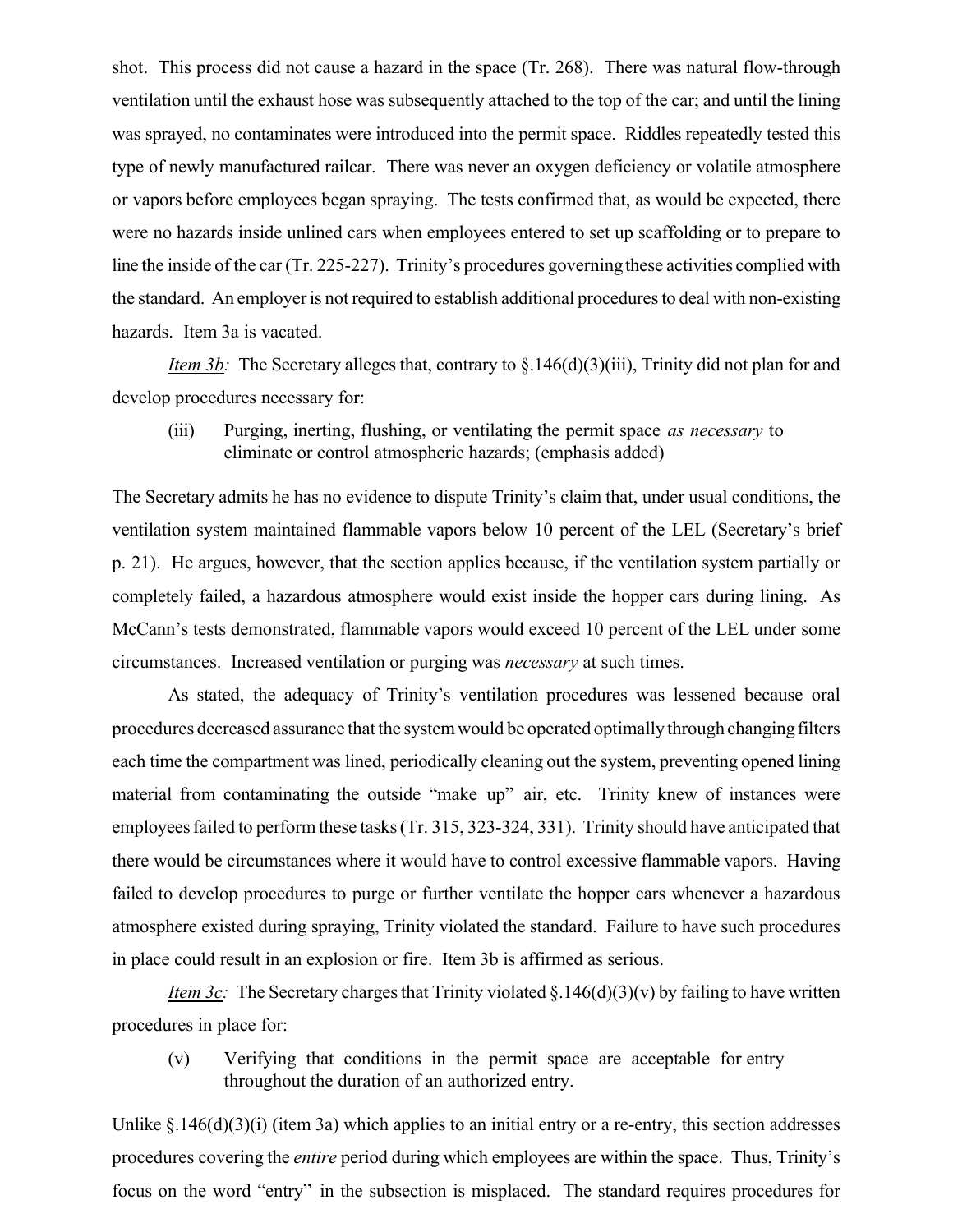verifying that conditions remain acceptable "throughout the duration" of the time employees work in the space. Trinity violated this standard because it had no procedures for atmospheric monitoring while employees sprayed volatile lining materials in the railcars (Tr. 51). Failure to have procedures which address this hazard may result in a fire or explosion. Item 3c is affirmed as serious.

*Item 3d:* The Secretary alleges that Trinity violated §1910.146(d)(4)(ii) by either failing to provide necessary ventilating equipment for the hopper cars or, alternatively, by failing to assure that the equipment was properly used. Section  $.146(d)(4)(ii)$  requires an employer to:

- (4) Provide the following equipment . . . maintain that equipment properly, and ensure that employees use that equipment properly:
	- (ii) Ventilating equipment needed to obtain acceptable entry conditions;

The Secretary maintains that Trinity did not provide ventilating equipment capable of avoiding atmospheric hazards, or alternatively that it did not use the equipment properly. Trinity had a ventilation system. Trinity's tests demonstrated that it kept the space free of a hazardous atmosphere in many circumstances. The Secretary relies on McCann's readings as proof that the system was inadequate or improperly maintained. Although the readings establish the existence of a hazardous atmosphere at the time of the inspection, they do not establish the *reason* it existed. Contamination of the make-up air or volatility of the particular lining mixture might have as likely caused elevated LEL readings. The Secretary only speculates that the ventilation system failed. The Secretary has not met his burden of proof. Item 3d is vacated.

Items 4a - 4b: §1910.146(d)(5)(i) - (ii)--Monitoring; Item 4c: §.(d)(10)--Evaluation of Space

Section (d)(5) (items 4a and 4b) requires employers to evaluate permit space conditions while conducting entry operations. Its subitems specify how this should be done.

*Item 4a:* The Secretary alleges that, in violation of §1910.146(d)(5)(i), Trinity failed properly to:

(i) Test conditions in the permit space to determine if *acceptable entry conditions* exist before entry is authorized to begin, except that, . . . [exception not applicable]. (emphasis added)

The standard defines "acceptable entry conditions" as conditions where employees ". . . can safety enter into and work within the space"  $(\S.146(b))$ .

*Item 4b:* The Secretary charges that, in violation of §1910.146(d)(5)(ii), Trinity did not:

(ii) Test or monitor the permit space as necessary to determine if acceptable entry conditions are being maintained during the course of entry operations;

As discussed, there was no pre-entry hazard for Trinity's new railcar lining operation. However, because the definition of "acceptable entry conditions" in item 4a extends coverage to include the period during which employees "worked," it is arguable that items 4a and 4b address the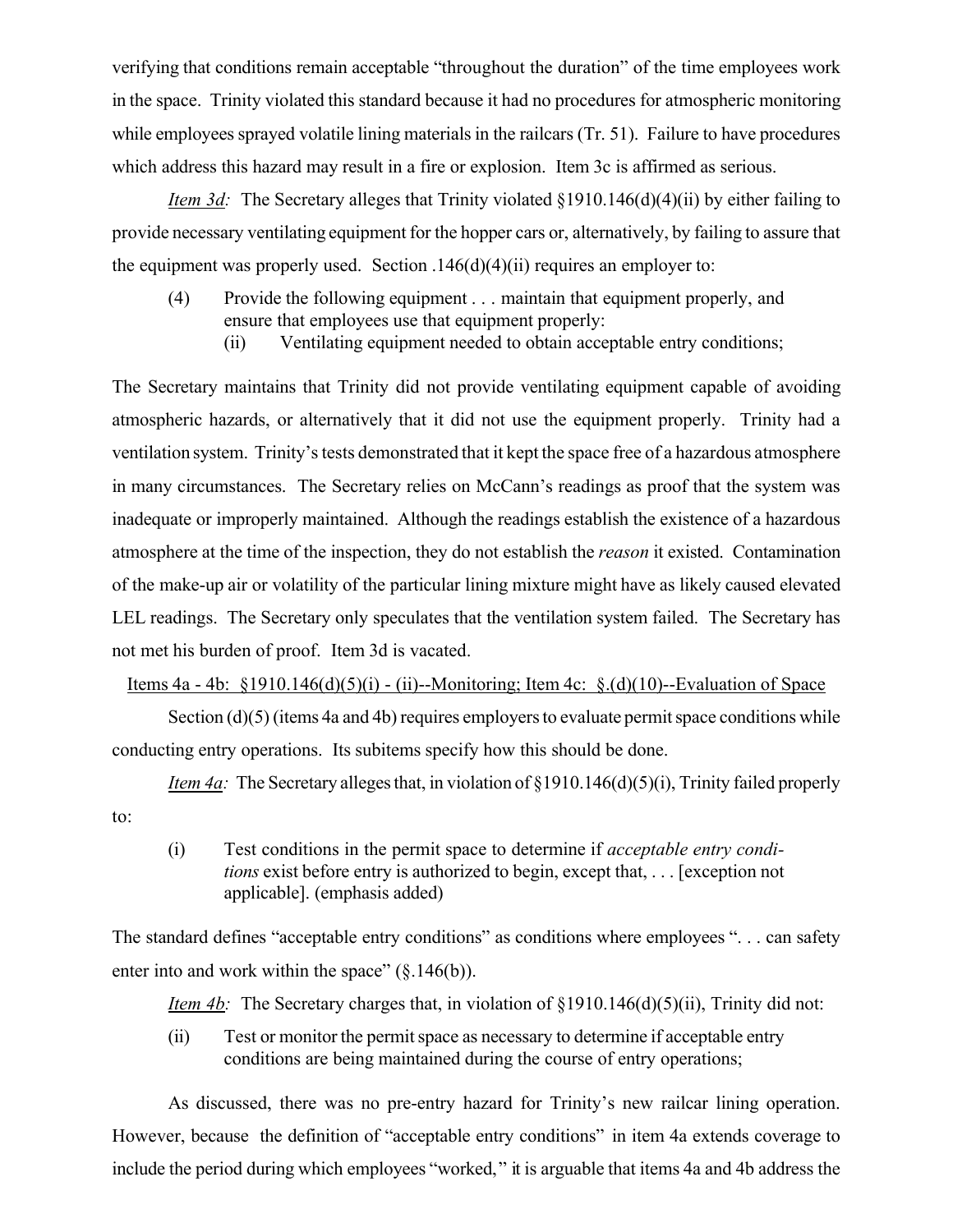same hazard and seek the same abatement. Both standards mandate atmospheric testing of the space during lining. The Commission has held citations to be duplicative where they involve substantially the same violative conduct. *Cleveland Consolidated, Inc.,* 13 BNA OSHC 114 (No. 84-696, 1987). In the specific circumstances of Trinity's activities, the asserted violations are duplicative. Since item 4b more specifically addresses the asserted hazard, item 4a is vacated as duplicative.

Section .146(d)(5)(ii) (item 4b) requires permit spaces to be tested or monitored, as necessary, to determine if acceptable entry conditions are being maintained during the course of entry operations. Either periodic or continuous monitoring may be required, depending on the particular circumstance of the permit space. The Secretary asserts the violation, in part, because after repeated requests, Trinity did not provide McCann with documents substantiating periodic testing.

Trinity argues that it did conduct weekly monitoring to evaluate the space during lining. When Riddles left Trinity in 1990, he understood that all plant safety managers would monitor hopper cars for LEL, oxygen and toxic air contaminants on a weekly basis. This was not a written requirement (Tr. 276-277, 320). Sep Etterer was Trinity's plant safety manager from 1990 through 1995. Although Etterer's superiors may have believed that Etterer monitored and kept computer records of such tests, this former employee, who was fired, never produced these records or back-up documents. Trinity never pursued the subject with him. Trinity merely speculates that Etterer deleted test results from his computer when he left. It remains completely unsubstantiated whether records existed or tests were ever made (Tr. 320-321, 325-326; Bush Depo. pp. 7-8). Failure to test for atmospheric hazards in a permit space during the course of entry operations violated the standard. The omission could lead to death or serious injury from an explosion or fire. Item 4b is affirmed as serious.

*Item 4c*: The Secretary asserts that, in violation of §1910.146(d)(10), Trinity failed to: Develop and implement a system for the preparation, issuance, use, and cancellation of entry permits as required by this section.

 The standard contemplates use of permits as a means of controlling access to permit spaces, and requires that an employer have procedures to issue, use, and cancel entry permits. Trinity did not consider the space to be permit space and did not, therefore, use a entry permit system (Tr. 57). Failure to follow the precautions of the permit system may give employees false assurance that working in the space is hazard-free. Since hazards exist in the permit space which may cause an explosion or fire, employees should have been put on notice of that fact through the use of permits. The violation is affirmed as serious.

# Item 5: §1910.146(d)(2)--Pre-Entry Identification of Hazards

The Secretary alleges Trinity did not properly identify and evaluate hazards of the permit space prior to employee entry. The standard requires: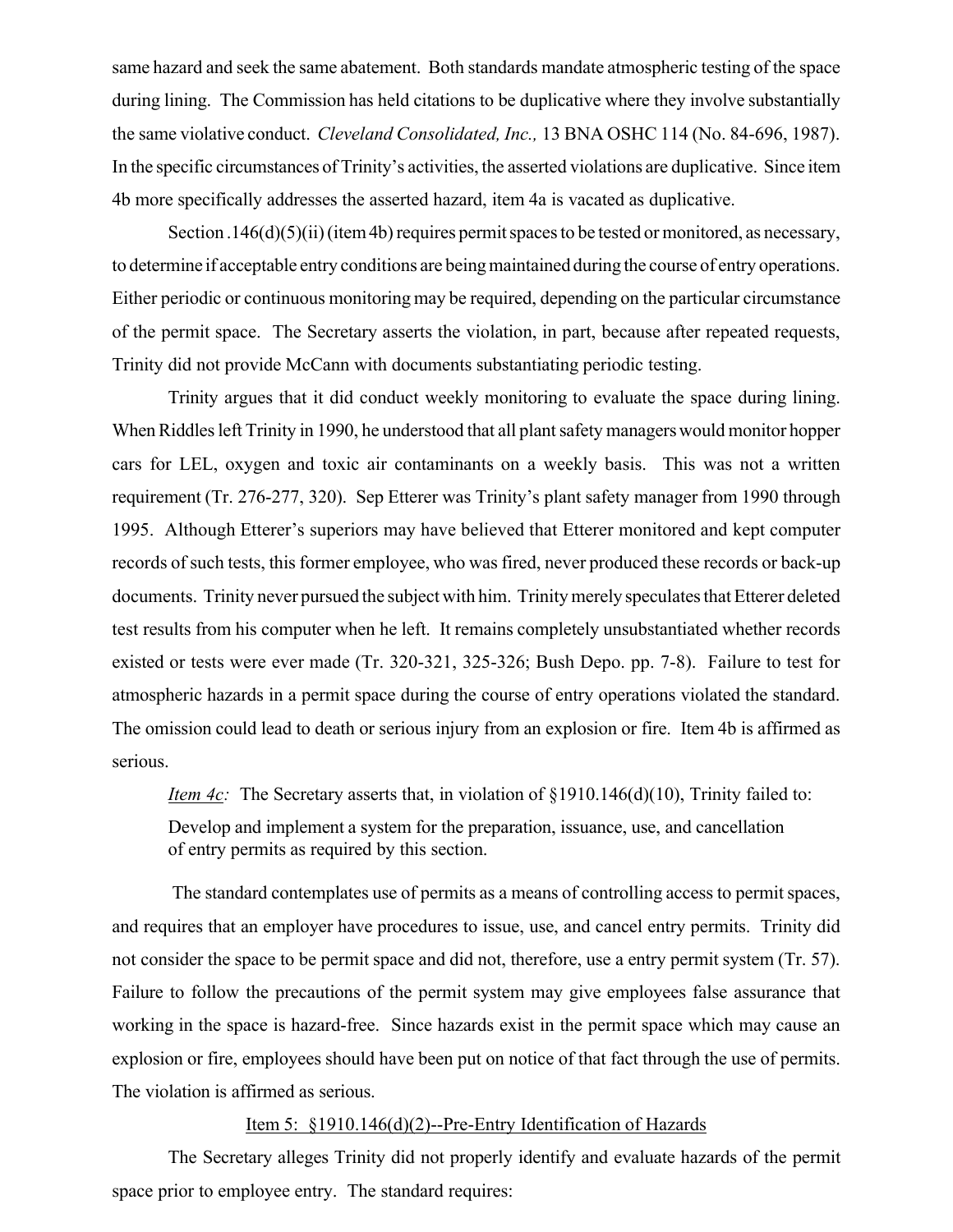Identify and evaluate the hazards of permit spaces before employees enter them.

The emphasis, here, is on the term *hazards*. Although Trinity sufficiently conducted a requisite initial survey, seeking to discover whether it had permit spaces (see discussion of  $§.146(c)(1)$ --item 1), its testing was too unstructured to be a proper hazard evaluation under this standard. The critical purpose of Riddles' test was to determine an optimum ventilation speed for drying the railcar's lining. Riddles explained that the airflow had to be controlled, and could be neither too fast nor too slow (Tr. 232). Speaking of his test for LEL at the Bessemer plant, Riddles explained (Tr. 269):

[LEL test] results were documented within my files at the corporate office at Trinity in Dallas. We started out with a base line to know exactly what was going on in each plant. And when I would visit the plant and do an inspection, I would record on my notes what I found during the testing, whether it be velometer and direct reading or one or the other, I would go back and verify that with my base line.

Once I checked my base line to see if there was any appreciable change, that would let me know whether they needed to go in and do some additional work to their exhaust system or not.

Riddles tested whatever formula or configuration of compartments that employees happened to be working on during his visits. No records were maintained of these tests after they were compared to the baseline figures. The Secretary correctly argues that this was an insufficient evaluation of potential hazards for the permit space during lining. Many different lining formulas were designed for a myriad of anticipated uses. While taking personal samples in the 1980's, Riddles documented exposures to toxic substances above the PEL for some of the more exotic formulas. The hazards in the permit space changed because the chemical composition of the lining material often changed (Tr. 270). Trinity should have conducted a systematic evaluation for each of the potentially hazardous chemical formulations used as lining materials. The material safety data sheets (MSDS) for the formula the liners sprayed during the investigation reflect, as Riddles acknowledged, that harm might result from exposure to products used in lining  $(Tr. 272)^{18}$  Harm may also arise from the volatile fumes occasioned by the spraying. Failure adequately to evaluate for these hazards may cause excessive chemical exposure or excessive flammable vapors, resulting in serious health and safety hazards. The violation is affirmed as serious.

### Penalty for Confined Space Violations

 $18$  Trinity provided protective equipment (including airline respirators) for its liners. This would have protected employees from chemical exposures above the PEL. While a factor in determining an appropriate penalty, use of respirators does not obviate the standard's requirement for a hazard evaluation. Moreover, as Trinity considered use of the protective equipment voluntary on its part, there was no assurance that employees would continue to use this personal protective equipment in the future (Tr. 303, 312-313).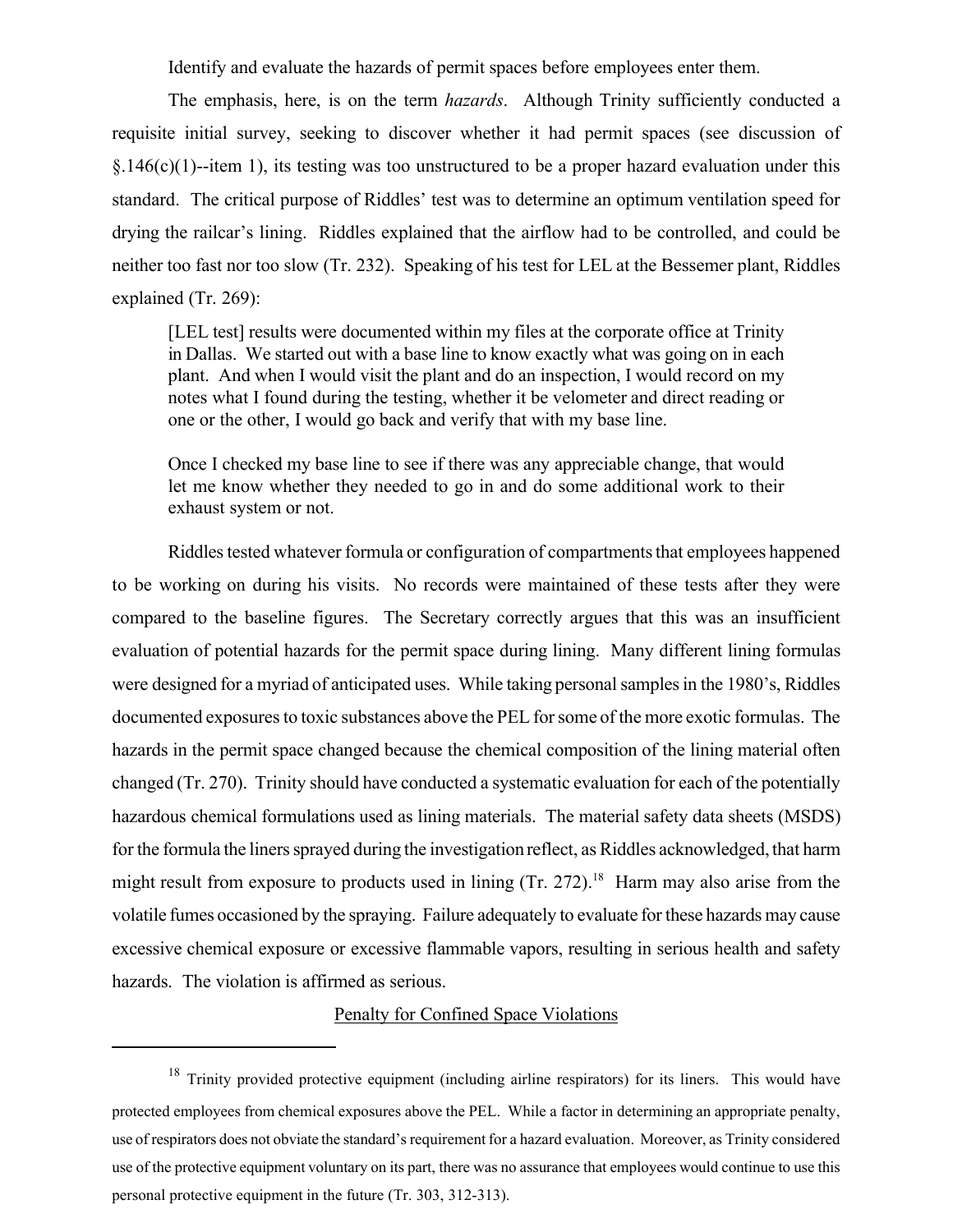The Commission must find and give "due consideration" to the size of the employer's business, the gravity of the violation, the employer's good faith, and history of past violations in determining an appropriate penalty. *J.A. Jones Constr. Co.,* 15 BNA OSHC 2201, 2213-14 (No. 87-2059, 1993). These factors are not accorded equal weight. The gravity of the violation is the primary element in the penalty assessment. *Trinity Indus.,* 15 BNA OSHC 1481, 1483 (No. 88-691, 1992).

Trinity is a large international corporation, with over 20,000 employees, 500 of which are at its Bessemer location alone (Tr. 9, 328). It is the second or third largest producer of railcars in the United States (Tr. 220). Considered as a positive factor in an evaluation of Trinity's good faith is the fact that it had a corporate-wide safety program, even though the actual enforcement of the program was questioned. Trinity sought to secure early abatement of many of the asserted violations. Its maintenance employee accompanied the walkaround party for part of the time in order to make immediate corrections. Employees in the lining department were provided with and wore personal protective equipment (Tr. 184). Trinity's past history shows serious violations within the previous three years (Tr. 178).

The Secretary has established distinct, but somewhat overlapping, violations of the permit space requirements. Two employees had a significant exposure to the hazard of a fire or an explosion in a confined space. Although employees sprayed lining material for only 10 to 12 minutes at a time, employees worked in one compartment after the other throughout the workday. Failure to have danger signs (item 2); failure to develop procedures related to permit space safety (items 3b and 3c); and failure to use permits (item 4c) are lower gravity violations. Failure to monitor (item 4b) and to perform a systematic evaluation of permit space hazards (item 5) are more immediately related to safety and health. Also considered is the fact that only two of the four violations alleged for item 3 and two of the three alleged for item 4 were affirmed. The following penalties are assessed: item 2, \$1,000; items 3b and 3c, \$1,000; items 4b and 4c, \$1,250; and item 5, \$1,500.

# Item 8:  $\frac{1910.254(d)(9)(iii)}{-}$ Damaged Welding Cables

The Secretary asserts that Trinity used welding cables with damaged insulation and exposed conductors in violation of §1910.254(d)(9)(iii). The standard provides:

Cables with damaged insulation or exposed bare conductors shall be replaced. Joining lengths of work and electrode cables shall be done by the use of connecting means specifically intended for the purpose. The connecting means shall have insulation adequate for the service conditions.

During the walkaround McCann observed and videotaped damaged welding cables (or leads) in work areas throughout the plant. He pointed out some of these severely damaged cables to Trinity's management. Many of the cables were coiled up at various points along the floor. The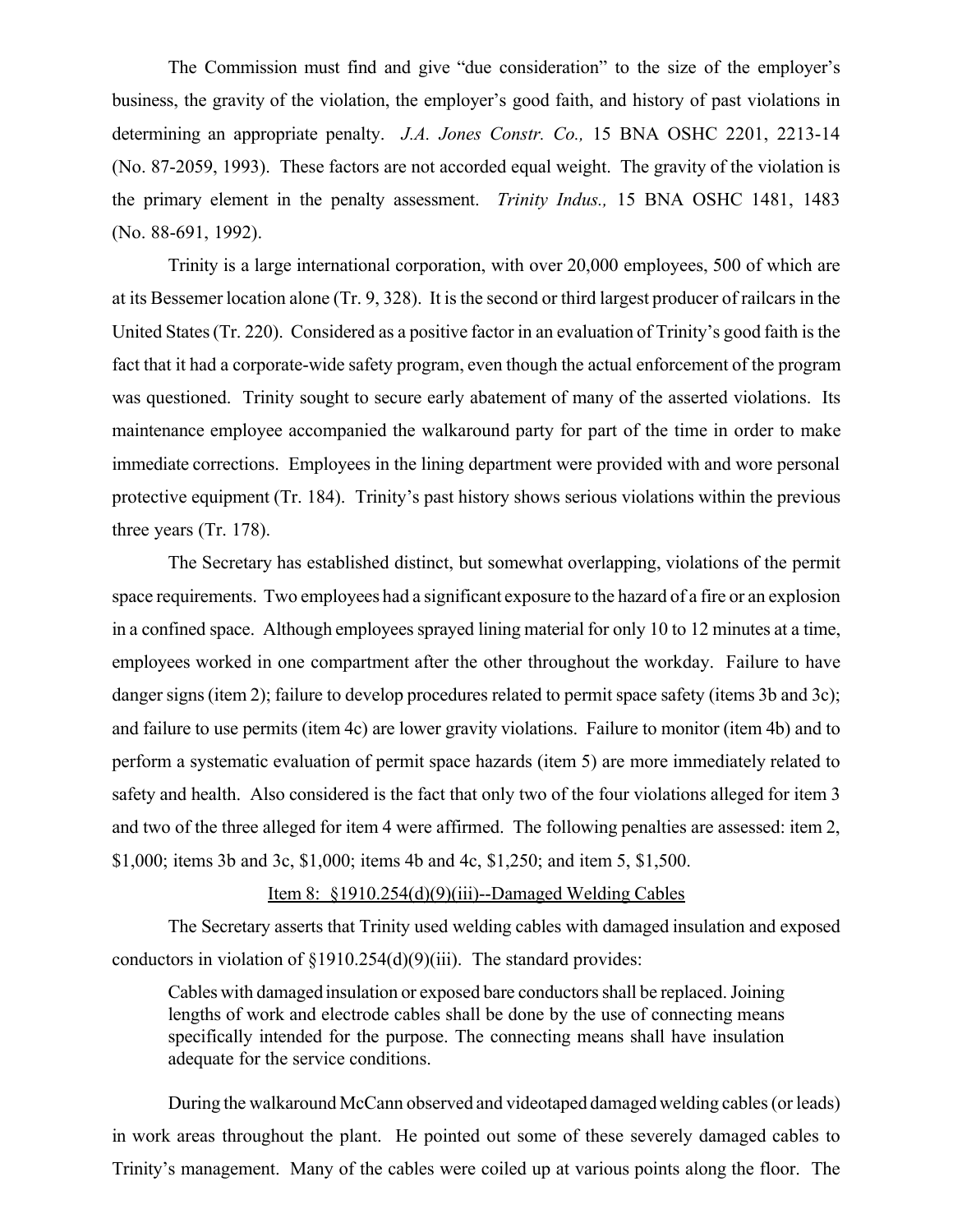Secretary did not cite for these cables. Management personnel told McCann that they had difficulty keeping good cables in service because of the rough wear inherent in the job. A management representative also told McCann that damaged cables were to be put into a bin when the cables were to be taken out of service, although most were not in bins. (Exh. C-8; Tr. 103-104, 195-196). In addition, McCann also observed two damaged welding cables "hooked up" as if ready to be used. The Secretary based his citation on these two cables. Each had torn outer insulation and bare conductors showing (Tr. 61-62).

### *Exposure*

Trinity argues that the Secretary did not prove that any of the welding leads were actually being used. It asserts that neither the coiled, nor the hooked up cables were necessarily used in a damaged condition. Trinity misunderstands the Secretary's burden. The Secretary need not document that every observation of violative conditions is specifically tied to a particular exposure. It is sufficient to prove that employees had access to the violative conditions. *See Donovan v. Adams Steel Erection, Inc.,* 766 F.2d 804 (3rd. Cir. 1985). By necessity, evidence of access is often circumstantial. As the video tape illustrates, many of Trinity's cables showed multiple, superficial repairs, usually made by wrapping the damaged area with electrical tape. These repairs appeared to have been made during a somewhat lengthy period of time. Even the tape from some of the repairs was torn and abraded, giving rise to an inference that abraided cables were often taped and re-used. In these circumstances, the fact that damaged cables were attached to a welding machine supports that the cited cables were available for use. Any suggestion that the welding cables were not used in the conditions observed is unpersuasive.

# *Knowledge*

For this and for other non-permit-space-related allegations, Trinity argues that it was without knowledge of the violative conditions. The Secretary may establish knowledge by showing that an employer knew, or with the exercise of reasonable diligence could have known, of the existence of a violative condition. *Bland Constr. Co.,* 15 BNA OSHC 1031, 1032 (No. 87-992, 1991). An employer who lacks actual knowledge can be charged with constructive knowledge of the condition it could have detected had it made a reasonably diligent inspection of its work area for hazards. Trinity acknowledges that by the nature of its work, and given the size of its large facility, some hazards often reoccur. Proof that an employer was not reasonably diligent requires more than a showing that the employer "has not detected or become aware of every instance of a hazard." *Texas A.C.A., Inc.,* 17 OSHC BNA 1048, 1051 (No. 91-3467, 1995). Here, and for similar violations, however, the Secretary has shown more.

Trinity's inspections were not sufficiently specific, extensive or frequent. The numerous damaged, and superficially repaired, cables would have been difficult to miss. They should have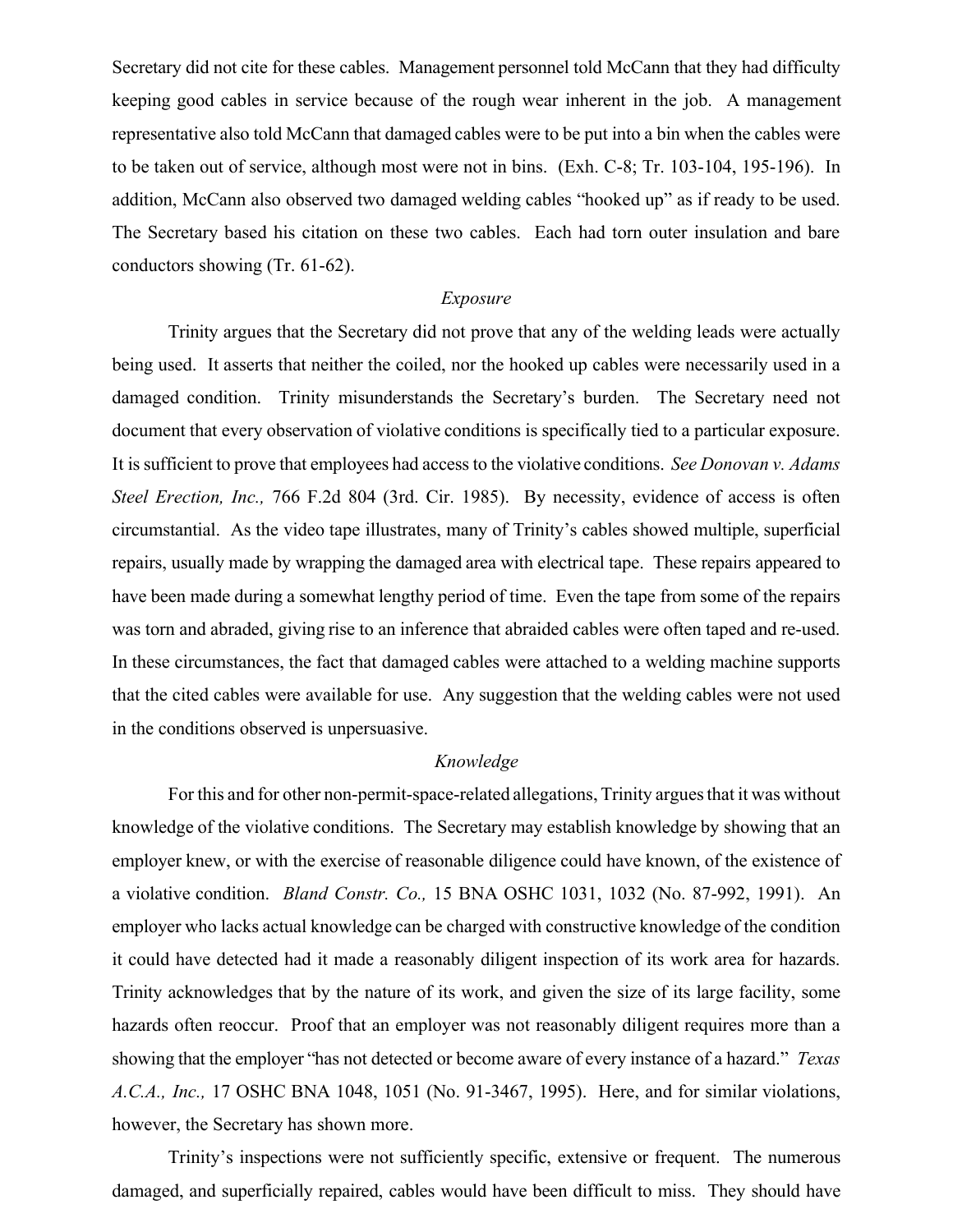alerted Trinity to the existence of widely-occurring maintenance problems. Since the cited cables were in plain sight, if Trinity had made even a cursory inspection for the hazard, it would have discovered it. When conditions were plainly visible to supervisory personnel, knowledge is generally established. *A.L. Baumgartner Constr., Inc.* 16 BNA OSHC 1995, 1998-99, 2000 (No. 92-1022, 1994). Nothing in the record supports a conclusion that the hazardous conditions either occurred recently or that Trinity inspected with appropriate frequency.

The Secretary has established the elements of the violation, and the burden shifts to Trinity to prove its defense.

### *Employee Misconduct*

Trinity contends that if a violation occurred, it was the result of employee misconduct. To establish an employee misconduct defense, the employer must show that: (l) it had work rules designed to prevent the violation; (2) the work rules were adequately communicated to its employees; and (3) it took steps to discover violations of those rules, and had effectively enforced the rules when violations were discovered. *E.g., Falcon Steel Co.,* 16 BNA OSHC 1179, 1193 (No. 89-3444, 1993). As discussed in more detail at item 13, *infra,* the focus of an employee misconduct defense ought to be on *the employees' conduct,* not on the a condition of equipment. It is questionable whether the defense ever applies in these circumstances. *Assuming arguendo* that it does, Trinity has not met the elements of the defense. Trinity contends that it had an *oral* work rule to the effect that employees should lay damaged cables aside so that maintenance personnel could collect them "monthly most of the time" (Tr. 198). Terry Boyd, maintenance supervisor, described the "work rule" as follows (Tr. 189-90):

- Q: What are they told to do if the cable is damaged?
- A: If the cables are damaged, they're to remove it and install a new one.
- Q: When they remove it, do they just put it out somewhere and you guys collect them?
- A: Some of them will coil the damaged cable up. Some of them just throw it down. We come along and collect these periodically and scrap them. But some people are religious about doing things neat and some aren't. So some of these cables we saw during that inspection were coiled up nice and neat. Some of them were hanging up and we hadn't got to them yet. But we do discard them.

A workrule should be more than a maintenance schedule. In addition to the asserted oral workrule, Trinity introduced its generally-termed "Employee Safety Digest" (Exh. R-5, p. 19); a safety checklist, asking whether leads were "in good repair" (Exh. R-7); and the minutes of a safety meeting, suggesting that leads with wire showing should be taped so "they will not short out" (Exh. R-8).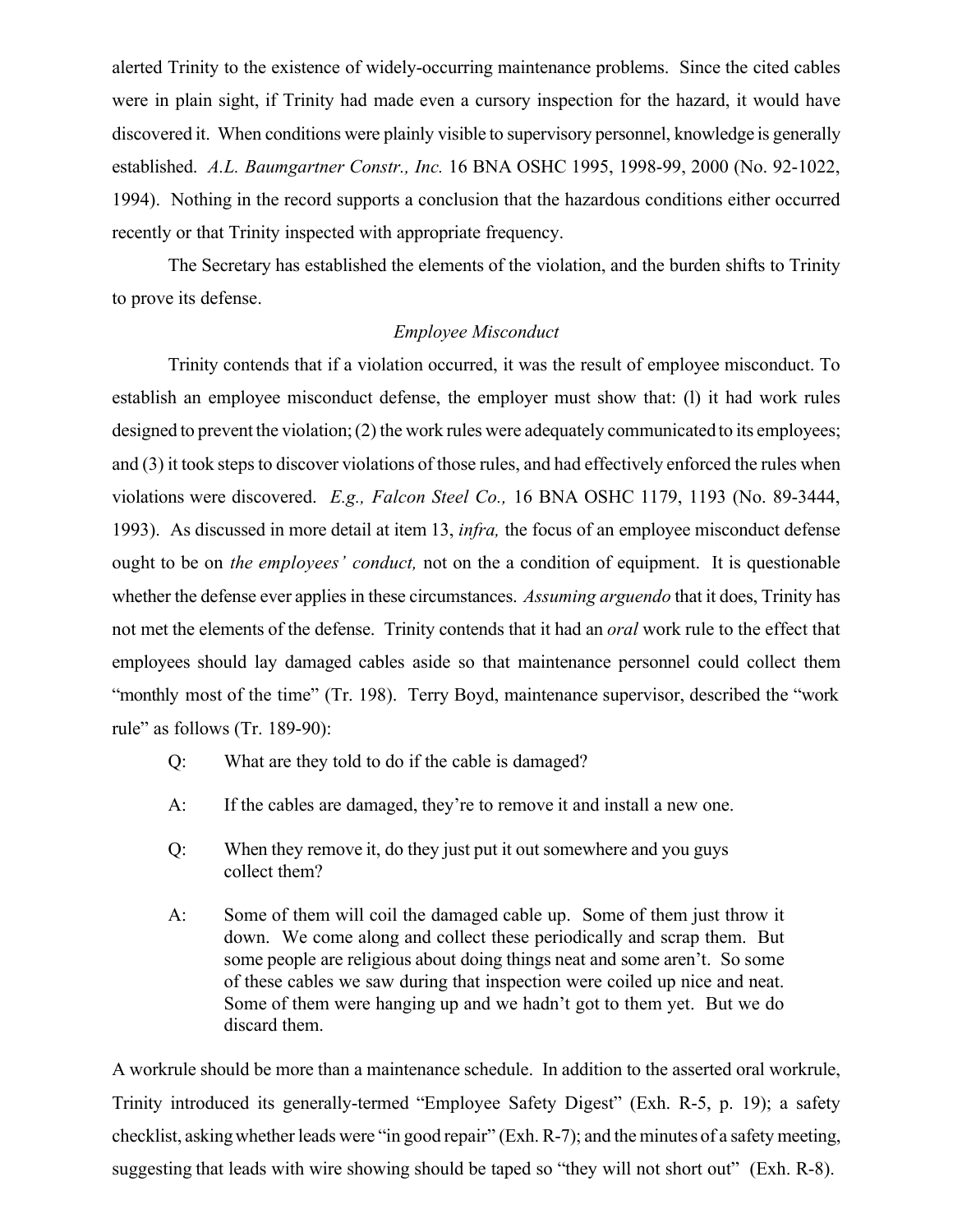In order to be considered effective, an employer's work rule must be clear enough to eliminate employee exposure to the hazard covered by the standard, *Foster-Wheeler Constructors, Inc.,* 16 BNA OSHC 1344, 1349 (No. 89-287, 1993), or be "designed to prevent the cited violation." *Gary Concrete Prods. Inc.*, 15 BNA OSHC 1051, 1056 (No. 86-1087, 1991). As instructed, Trinity's employees often taped, rather than replaced, damaged cables. What was to be considered "in good repair" was open to question. The alleged workrules were not sufficiently specific; would not prevent the violation; and were not shown to be enforced. The defense having failed, the violation is affirmed.

The anticipated hazard is that cables with damaged insulation more readily expose the cable's internal conductors and more easily subject employees to electrical shock. In the heavy industrial setting, the result of the shock would most probably be serious bodily injury. The violation is affirmed serious.

One or more employees may be exposed to the hazard of an electrical shock while welding or when coming into contact with damaged portions of energized cables. A penalty of \$1,700 is assessed.

#### Item 9: §1910.303(b)(1)--Hazardous Electrical Wiring

The Secretary alleges that electrical equipment (a 1,500-ton press) was not free from recognized electrical hazards in violation of §1910.303(b)(1). The standard requires:

Electrical equipment shall be free from recognized hazards that are likely to cause death or serious physical harm to employees. Safety of equipment shall be determined using the following considerations:

. . . (vii) Other factors which contribute to the practical safeguarding of employees using or likely to come in contact with the equipment.

The alleged "recognized hazard" is that an employee could be shocked because a damaged electrical cord sat at the base of a "palm control" for one of Trinity's 1,500-ton presses. The cord had a wide tear (about 6 to 8 inches) in the outside sheathing of the cord, exposing a bundle of wires. The thin insulation of the individual bundles of wires remained intact (Exh. C-8; Tr. 186-187). The damaged portion of the cord lay 1 to 1 ½ inches away from the metal base of the palm control, which was periodically and predictably (although not frequently) used (Tr. 185). The palm control was energized (Exh. C-8 at 16; Tr. 63-64, 90-91).

Even if conditions are shown to be hazardous, the Secretary must establish that the cited standard applies to the facts. Section 1910.303(b)(1) broadly addresses hazards inherent in the electrical equipment. McCann suggests that the damaged portion of an electrical cord could energize the base of the equipment, apparently arguing that the cord could then be considered a "facto[r] which contribute<sup>[d]</sup> to the practical safeguarding of employees." The fact that the language of the standard is broad is not an invitation to fit every circumstance relating to electrical equipment within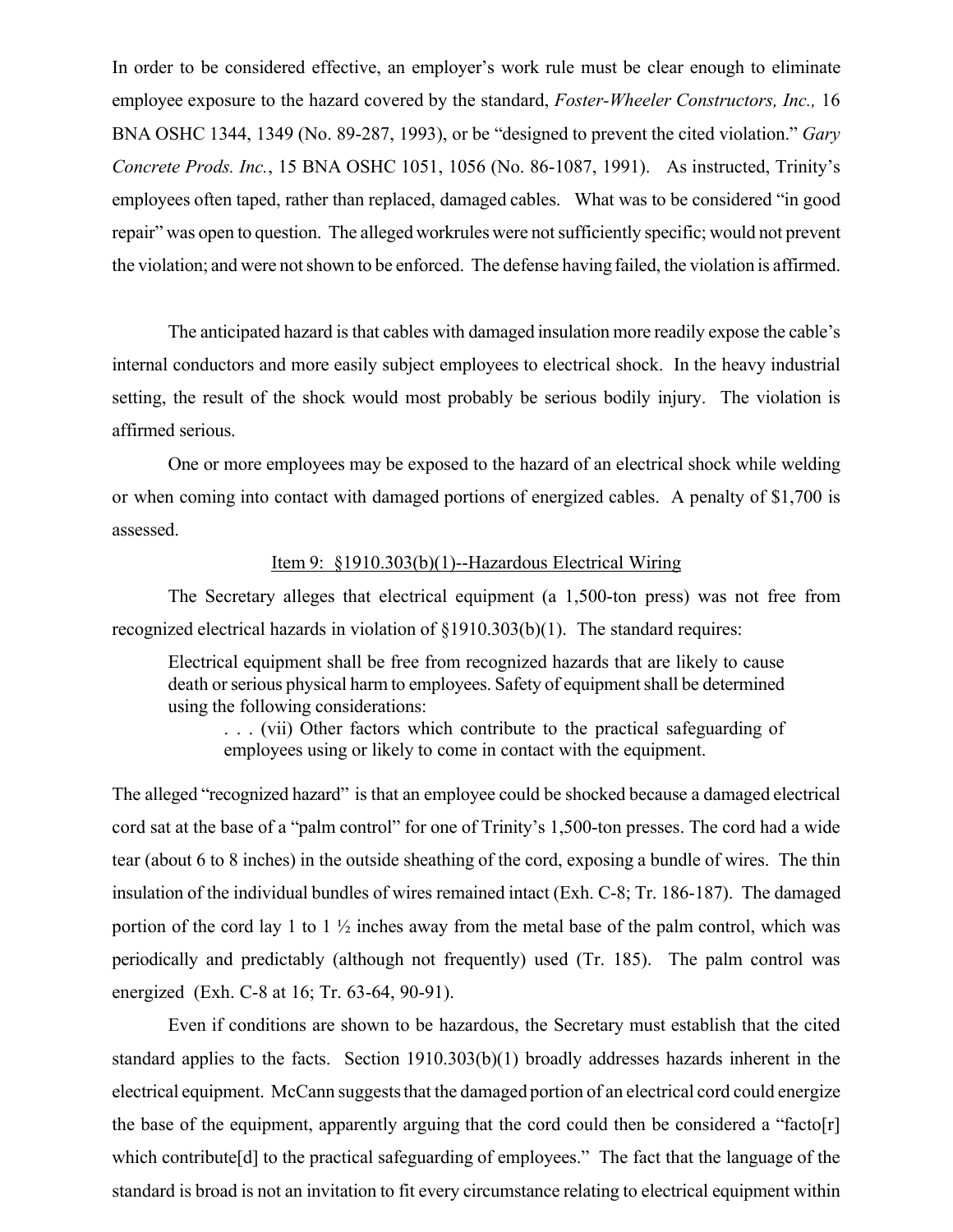its terms. The anticipated hazard addressed by this standard is the danger which comes from the equipment itself. Use of a damaged cord to energize properly functioning electrical equipment may be covered by other standards. Here, the Secretary did not meet his burden of proof to establish that the alleged hazard was "recognized" or that the standard applied. The violation is vacated.

# Item 10: §1910.303(f)--Labeling Switch Boxes

The Secretary charges that the means for disconnecting Trinity's press was not properly identified in violation of §1910.303(f). In pertinent part, the standard provides:

Identification of disconnecting means and circuits. Each disconnecting means required by this subpart for motors and appliances shall be legibly marked to indicate its purpose, unless located and arranged so the purpose is evident. *Each service, feeder, and branch circuit,* at its disconnecting means or over current device, shall be legibly marked to indicate its purpose, unless located and arranged so the purpose is evident. (emphasis added)

After McCann pointed out the tear in the palm control cord to maintenance supervisor Boyd (item 9), Boyd began to wrap the cord with electrical tape. McCann suggested that Boyd disconnect the press before continuing to tape it. Boyd climbed the platform to gain access to a series of larger main shut-off switch boxes and medium-sized switch boxes on the west wall of the building. Each box was marked with the identical number: "60802." This is the number designated for the 1,500-ton press. Trinity contends that the boxes were properly labeled because each, in fact, controlled some aspect of the press or the palm control attached to it. It further asserts that the main breakers could have de-energized the entire press. The Secretary counters that there are more than two major switches, so that it was not clear that even pulling the two would completely disconnect the machine. Vic Purfall, identified by McCann as either the press operator or supervisor in charge of the area, did not know which of the various switch boxes corresponded to the palm control (Exh. C-8 at 204; Tr. 67, 97).

Likewise, McCann observed that even maintenance supervisor Boyd appeared confused while attempting to lock out the particular switch box (Tr. 99). It is not important why Boyd did not immediately shut off the proper circuit. The standard requires that "each service, feeder, and branch service" be sufficiently identified. The palm control is a discrete portion of the equipment even though it functions with the press. The *purpose* of the switch box which controlled it should have been identified. Using the same number to identify all of the many switches which lined the wall insufficiently identified the circuit. The Secretary has established the violation.

The anticipated hazard is that employees will not be able to tell which switch box controlled the equipment (Tr. 66-68). Trinity's policy is that only maintenance personnel are permitted to do repair work, and it is not necessary for others to handle circuit boxes. The Secretary correctly points out, however, that other employees may have to disconnect equipment, either in an emergency or to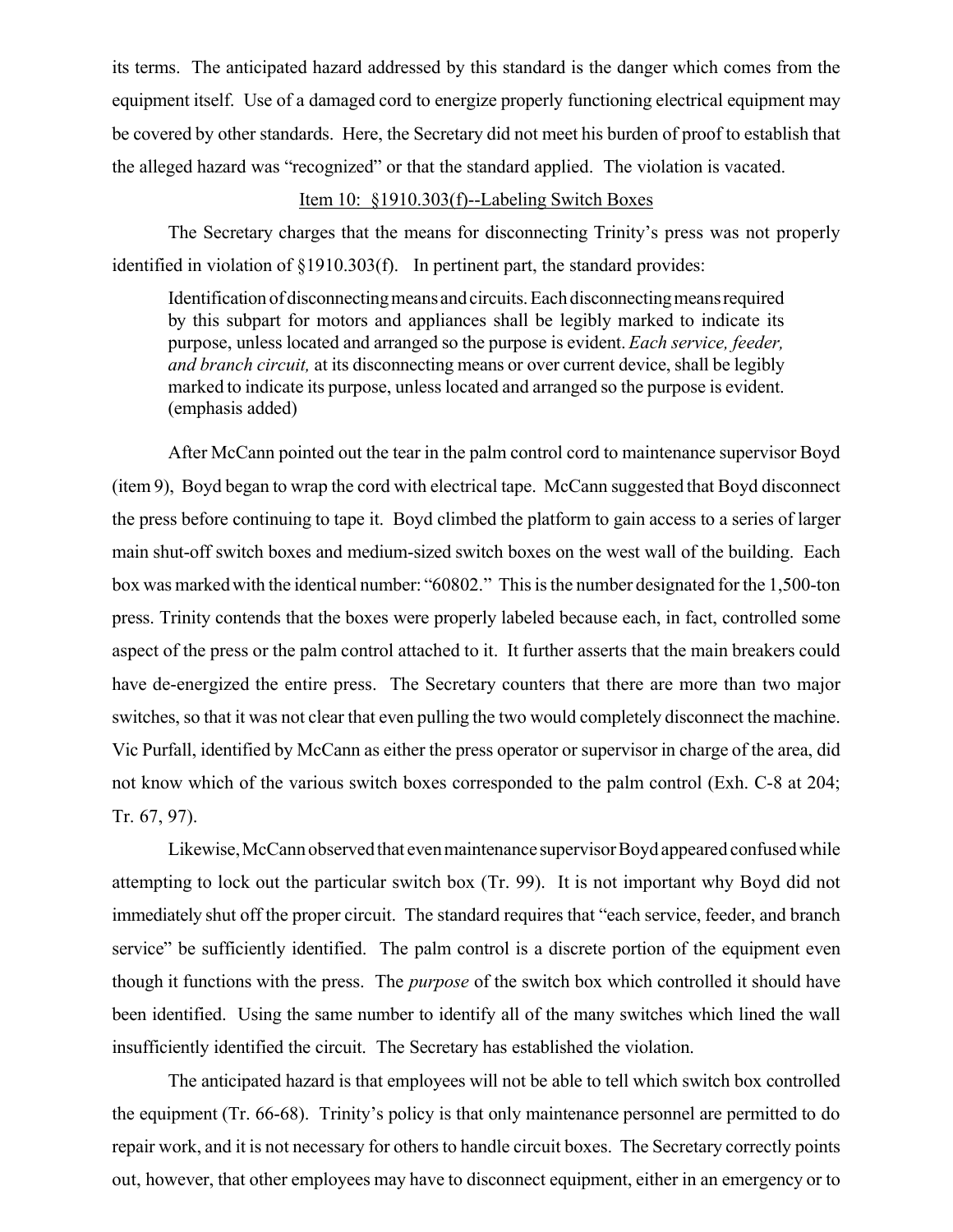perform some type of work on the machine other than maintenance. If an employee delayed disconnecting electrical equipment or erroneously believed that a part of the equipment had been deenergized, the employee could receive a severe shock or other injury. The violation is affirmed as serious. One or more employees were exposed to the hazard. The gravity of the violation is moderate. A penalty of \$1,000 is assessed.

# Item 11: §1910.305(a)(4)(v)--Open Conductors

The Secretary asserts that conductors were exposed to physical damage in violation of  $§1910.305(a)(4)(v)$ . The standard provides:

Protection from physical damage. Conductors within 7 feet from the floor are considered exposed to physical damage. Where open conductors cross ceiling joints and wall studs and are exposed to physical damage, they shall be protected.

A conductor (a flexible cord) was properly contained within a metal conduit which ran from a switch box along the wall, and followed the wall horizontally. The conduit turned downward and then terminated. The conductor (cord), which had been protected inside the conduit until that point, continued along the wall but without the protection of the conduit. The cord was spliced and then was draped between a column. It ran across the sheet metal wall, looped over metal hooks, and was finally connected to another switch box (Exh. C-8 at 508-520). McCann estimated that the cord ran for approximately 30 feet without conduit. At places, the electrical cord was 4 to 5 feet from the floor, well within the 7-foot criteria established by the standard (Tr. 69-70).

As the standard contemplates, conductors must be protected if subject to damage. Since the cord was hung at less than 7 feet from the floor, the standard presumes that it was subject to damage. The substantial portion of the cord without a metal conduit was clearly visible. At a minimum, Trinity's failure to protect the conductor should have come to its attention at the time it spliced the cord.

Trinity asserts that the Secretary failed to prove exposure, especially because he did not establish how close employee traffic came to the hazard. Such specific exposure need not be shown. The area was a highly traveled accessway. Employees carrying materials or operating equipment could easily contact the wire (Tr. 70). The potential hazard was increased since the splice in the cord could be loosened by dirt or from being pulled. Employees coming into contact with the conductor's exposed wires could receive an electrical shock. Although McCann considered electrocution to be possible, the most probable result would be a milder electrical shock which, given the heavy equipment and materials used in the area, could be expected to result in serious bodily harm. The violation is affirmed as serious.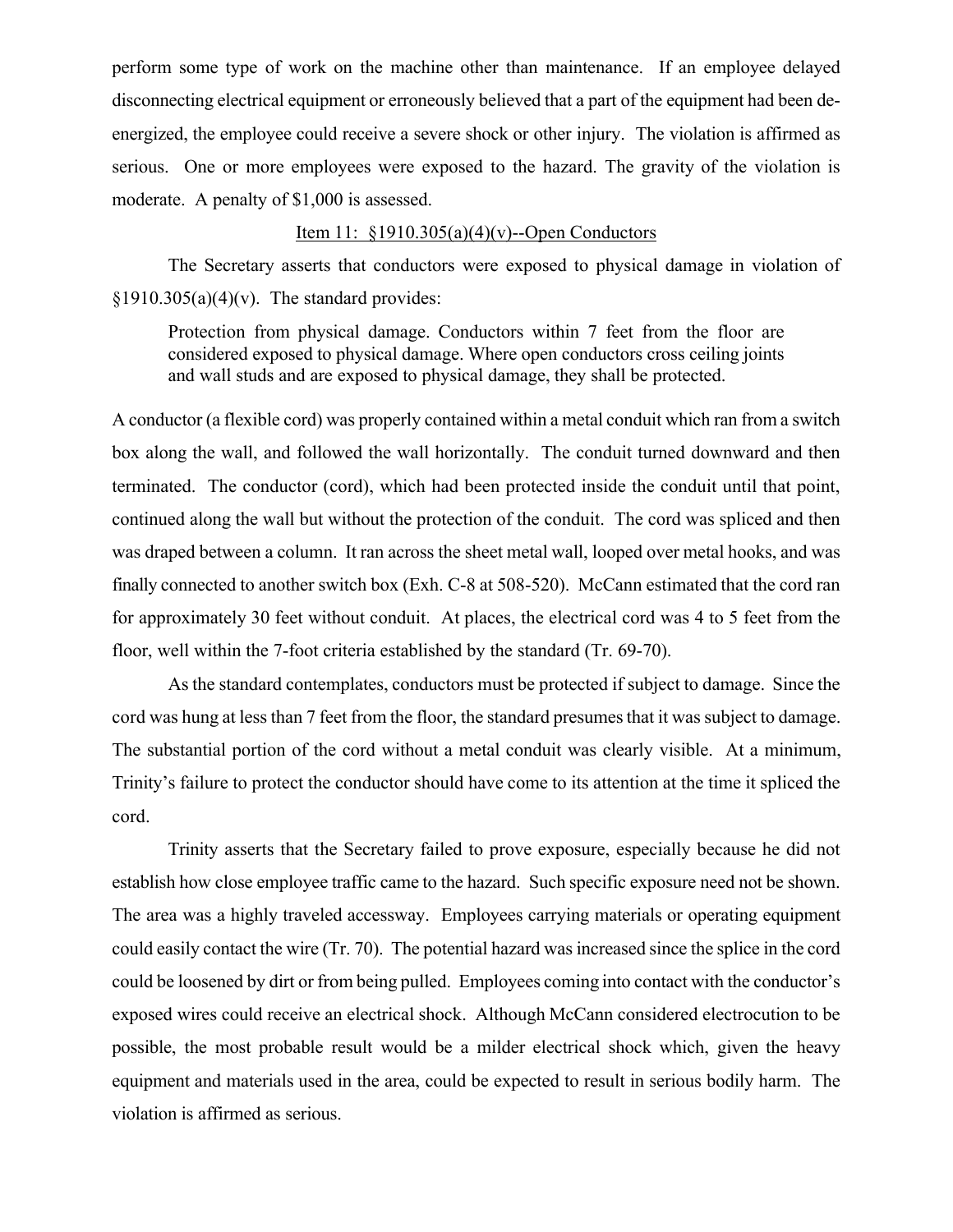The gravity of the violation is moderate. Since the unprotected conductor extended 30 feet, there was an expanded area of exposure. It was also possible for the metal wall or columns to become energized because both were in contact with the wire. A penalty of \$1,275 is assessed.

# Item 13: §1910.305(b)(2)--Switch Box Coverings

The Secretary alleges that switch boxes were without covers in violation of  $\S 1910.305(b)(2)$ . In pertinent part the standard requires:

Covers and canopies. All pull boxes, junction boxes, and fittings shall be provided with covers approved for the purpose. If metal covers are used they shall be grounded. In completed installations each outlet box shall have a cover, faceplate, or fixture canopy. . .

The standard specifies that each fitting or junction box requires a cover or faceplate. The Secretary alleges that two switch boxes on BC60 Universal Blowers "mancoolers" (large blower fans) were without proper covers.

In the first instance, a fan in the rollover area had a cardboard cover on its switchbox (Tr. 72). Cardboard, which may become wet, easily deteriorates. Cardboard can be penetrated by tools or by fingers and is not an approved cover. McCann observed that this first fan was in operation. Boyd disagreed because he believed that a fan would not have been needed for cooling in late October (Tr. 194). McCann's specific recollection is credited over Boyd's assumption, especially since it can be warm in Alabama in October.

In the second instance, the switch box for a fan in fab bay  $\#1$  was without any cover (Tr. 73). That mancooler was not in operation. As shown by the videotape exhibit, the cable powering the mancooler was not coiled up until after McCann pointed out the violation (Exh. C-8 at 334-369). The assertion that the fan was in the process of being scraped out prior to the inspection is, accordingly, rejected (Tr. 194). Since the mancooler was available for use, Trinity's employees had access to the hazard. Exposure is established in both instances.

Trinity asserts that it was without knowledge of the alleged violation. In McCann's experience switch covers may be removed in order to service equipment. Sometimes they are simply not replaced. Many of the same considerations which established knowledge for item 8 apply here. Trinity had constructive knowledge of conditions which were plainly visible in the work area.

## *Employee Misconduct*

Trinity asserts that it does all that it can to inspect for and to eliminate open electrical boxes (Tr. 311-312). The employee handbook requires that "covers and doors on junction boxes, switch boxes, disconnect panels, shall be kept closed and/or in place" (Tr. 192-93). Trinity's department supervisor is required to fill out a monthly checklist, which includes the question "are electrical cover panels secured on items like switch boxes, junction boxes, etc.?" One month before OSHA's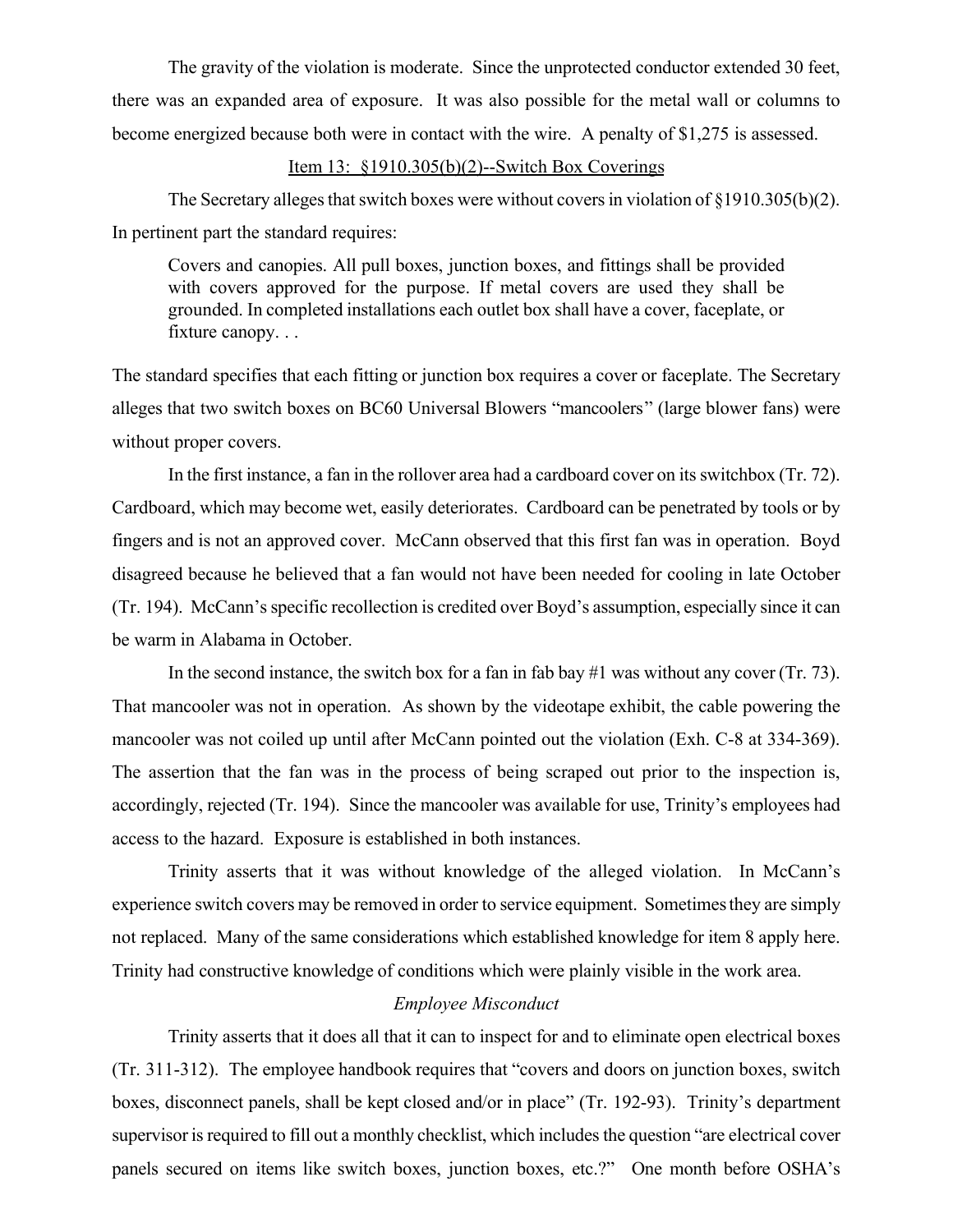inspection, the supervisor checked the "yes" box for that question (R-9, p.4). Trinity also described a general disciplinary procedure (Tr. 266-267, 312). Trinity argues, then, that it has established each element of its defense.

The first problem with asserting the employee misconduct defense in these circumstances is back-door nature of the argument. Trinity *assumes* that an employee(s) (presumably a nonsupervisory one, since different considerations apply for supervisors) must have caused the hazard or failed to correct for it. The employee misconduct defense goes to behavior of employees, rather than to the condition of the equipment. The second problem with the defense is the very general nature of Trinity's evidence to support it.

According to Chambers, keeping the plant's more than 2,000 switch boxes properly covered was an ongoing problem. The evidence does not disclose which employees were allegedly trained not to remove the covers, which were required to inspect for the condition, or which were required to replace covers. Trinity did not show that a supervisor's once-a-month inspection was adequate to identify or correct the problem. Nor was it demonstrated whether or how the written disciplinary program may have actually been applied in circumstances where someone failed to replace the switch covers. The defense is rejected.

Although the area of exposure is small, the open switch box was very close to the fan's "on and off" switch. Employees could place fingers or tools into the energized box and could receive an electrical shock, which could most likely result in serious injury. The gravity of the violation is moderate. A penalty of \$1,275 is assessed.

### Item 14: §1910.305(g)(2)(iii)--Strain Relief

The Secretary contends that tension was transmitted to joints or terminal screws of cords in violation of  $\S 1910.395(g)(2)(iii)$ . The standard provides:

Flexible cords shall be connected to devices and fittings so that strain relief is provided which will prevent pull from being directly transmitted to joints or terminal screws.

The Secretary alleges two separate instances of the violation. In Instance a, the Secretary alleges that two of three cables tied into a junction box in the rollover area were not properly connected with threading or clamps. The switch box was 8 to 10 feet above the ground. The videotape documents that the two outermost cables (the middle cable was properly supported) had pulled loose from their outer insulation. The two cables did not have strain relief at the point they connected into the switch box. One of the two cables energized an outlet suspended from the cable, which employees were using to connect power equipment. The other ran down the wall and across the floor, where it could be subject to pulls from foot traffic or equipment (Exh. C-8 at 613-642; Tr. 75-77) The standard requires strain relief. There was none for the two cords.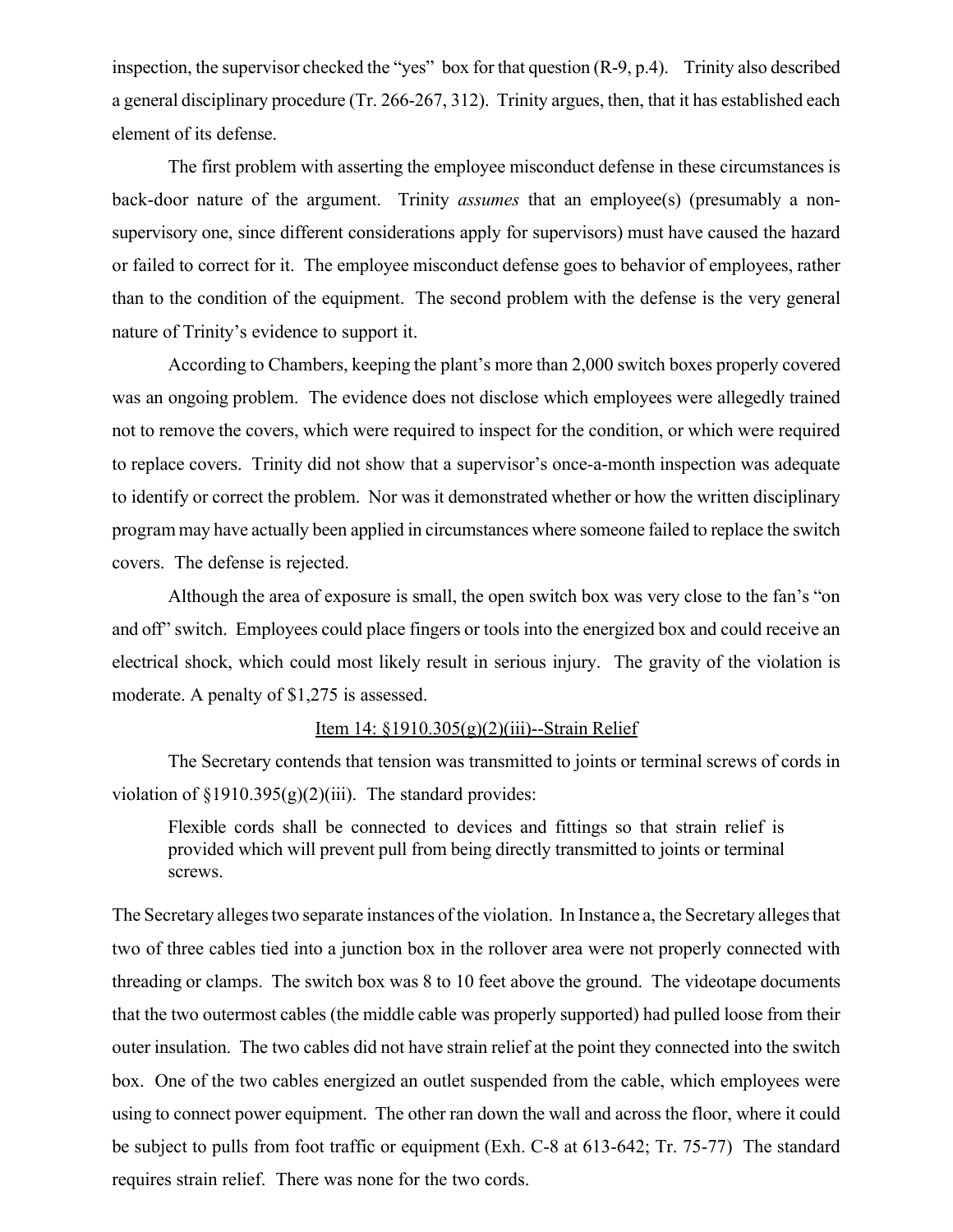Trinity denies employee exposure to a shock hazard, asserting that if one of the three wires were pulled from the junction box, the 110-volt circuit would immediately become de-energized (Tr. 194-195). Also, it suggests that a 15 amp fuse would blow before anyone could become seriously shocked (Tr. 199). As stated, a hazard is presumed to exist if the standard's terms are not met. Moreover, strain relief keeps the connection solid between the three inside wires of each cord and the terminal screws. Trinity's argument incorrectly assumes that all three inside wires of the cord would always be pulled free at the same time. Employees had access to the violative conditions and the violation was in plain sight. The violation is affirmed for Instance a.

In Instance b, the Secretary asserts that a conduit to an oil unit in the interior lining area was torn and improperly connected to the base, placing tension on terminal screws (Tr. 77, 113-114). Neither the videotape (Exh. C-8 at 728) nor McCann's testimony sufficiently established the violation. The violation is affirmed for Instance a, only; Instance b is vacated.

If an employee received an electrical shock while carrying equipment, the result would be physical injury, but would most likely not be electrocution. The existence of a 15-amp fuse further lessens the gravity of the violation. It does not change the serious classification. A penalty of \$850 is assessed.

#### Item 15: §1910.307(b)--Unapproved Equipment

The Secretary alleges that Trinity used non-explosion proof junction boxes and seals in violation of §1910.307(b). The standard requires:

Electrical installations. Equipment, wiring methods, and installations of equipment in hazardous (classified) locations shall be intrinsically safe, approved for the hazardous (classified) location, or safe or for the hazardous (classified) location.

Without dispute, the electrical switch and junction boxes at the cited location in the lining area were not explosion proof. Conduits leading to these switch and junction boxes did not have seals to prevent arcing or sparking (Exh. C-8 at 1141, 1150; Tr. 79-81, 126-130).

The issue is whether the interior lining area was a "classified" hazardous location. The Secretary contends that the area was a Class I, Division 2, location, according to McCann "based on the flammability or combustibility of the chemicals or material that's being used in that area" (Tr. 78).

A Class I, Division 2, location is defined in pertinent part by §1910.399(b) as a location:

(b) in which hazardous concentrations of gases or vapors are normally prevented by positive mechanical ventilation and which might become hazardous through failure or abnormal operations of the ventilating equipment;

The parties dispute the meaning of the term, "might become hazardous," but the rest of the definition applies. McCann admitted that theoretically no explosion should occur if vapors measured less than 10 percent of the LEL (Tr. 143- 144). As Trinity argues, other factors also bear upon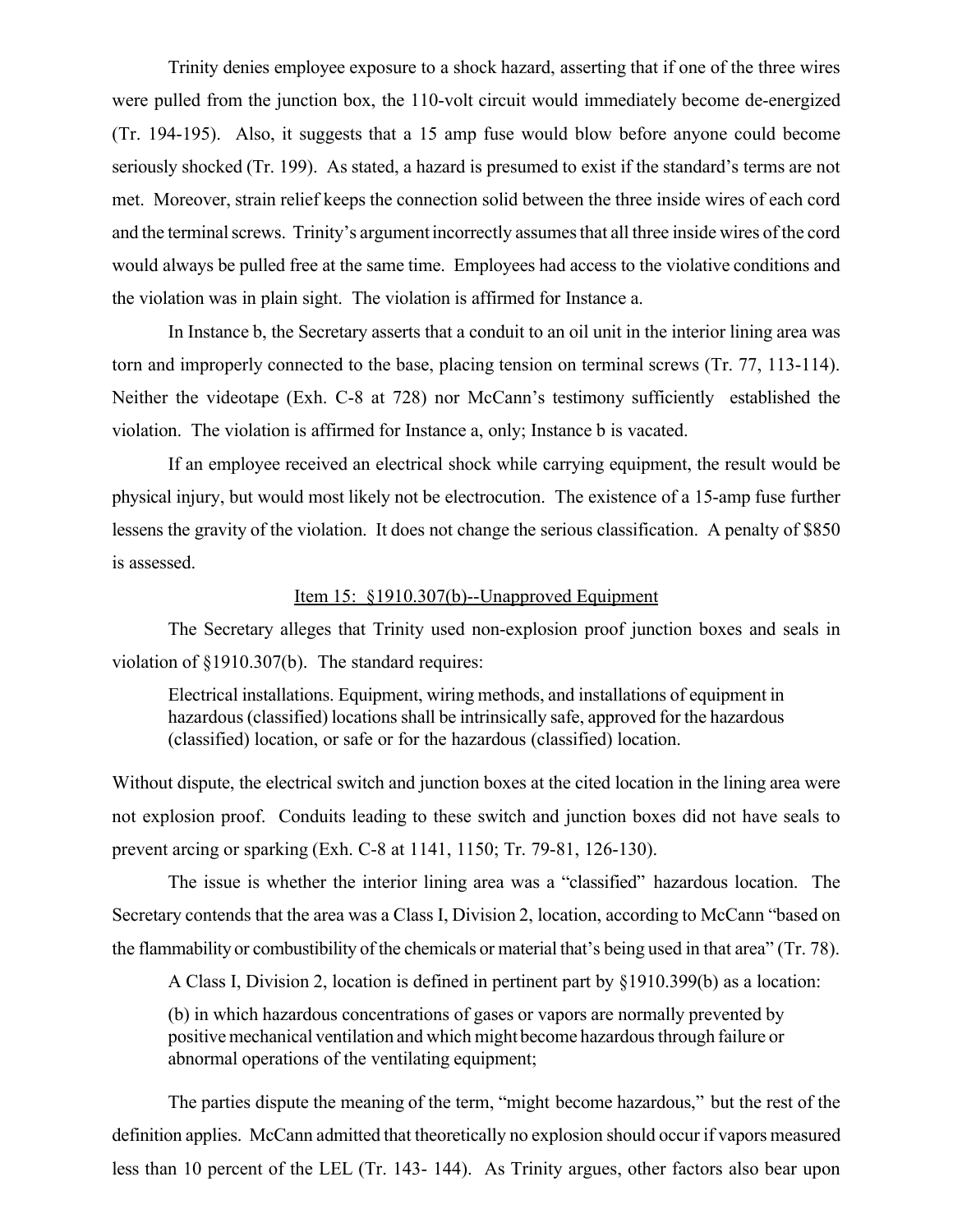whether and to what extent a location meets the Class I, Division 2, criteria. The Note which follows the standard sets outs four considerations to be weighed under the Subpart (b) definition:

This classification usually includes locations where volatile flammable . . . vapors are used, but which would become hazardous only in case of an accident or of some unusual operating condition. [1]The quantity of flammable material that might escape in case of accident, [2] the adequacy of ventilating equipment, [3] the total area involved, and [4] the record of the industry or business with respect to explosion or fires are all factors that merit consideration in determining the classification and extent of each location.

By emphasizing these practical criteria, the standard seeks a realistic appraisal of the potential for occurrence of the hazard. The Secretary must demonstrate that the conditions existing in the lining department were such that the proximity of the non-explosion proof switch and seals to the source of flammable vapors presented a hazard of a fire or explosion. *Pool Arctic Alaska,* 14 BNA OSHC 1304 (Nos. 88-1030, 1103, 1989) (ALJ). "The mere presence of flammable vapors is not an explosion hazard." *Royston Laboratories Inc.,* 14 BNA OSHC 1177 (No. 88-1246, 1989) (ALJ).

Unusual operating procedures (for example, failing to change filters or needing to clean out the system) diminishes the effectiveness of the ventilation system. Riddles' atmospheric tests of the lining area covered a period of years and never reached as high as 10 percent of the LEL at the source (Tr. 230). Given Trinity's previous and subsequent LEL readings, it is presumed that McCann's test results were elevated because of unusual circumstances. Regarding the criteria in the Note, the quantity of flammable material was limited to the amount sufficient for two liners to spray for approximately 10 minutes. The interior lining department where the spraying took place appeared to be a large and relatively open room (Exh. C-8). Trinity has not had a fire or explosion in the interior lining department (Tr. 332).

The Secretary relies on McCann's LEL reading of 15 percent taken at a point 5 feet from where spraying operations were being conducted with the use of continuous, mechanical ventilation (Tr. 30, 155-56). The junction boxes were 3 feet further away, 8 feet from the hopper car openings, and another 8 feet up the wall than the area where McCann took these readings. At the point beneath the location of the cited switch boxes and wiring, McCann's LEL readings were 4 to 6 percent. Since the sprayed lining material or vapors from the open buckets could be heavier than air (Exh. C-1), it must be assumed the readings would be further reduced at the height of the switches. There was no proof that flammable vapors could be expected to reach anywhere near as high as 10 percent of the LEL at that level of the switches.

Weighing the factors which are to be considered under the definition of "classified," it is determined that the evidence submitted is insufficient to establish the definition. Item 15 is vacated.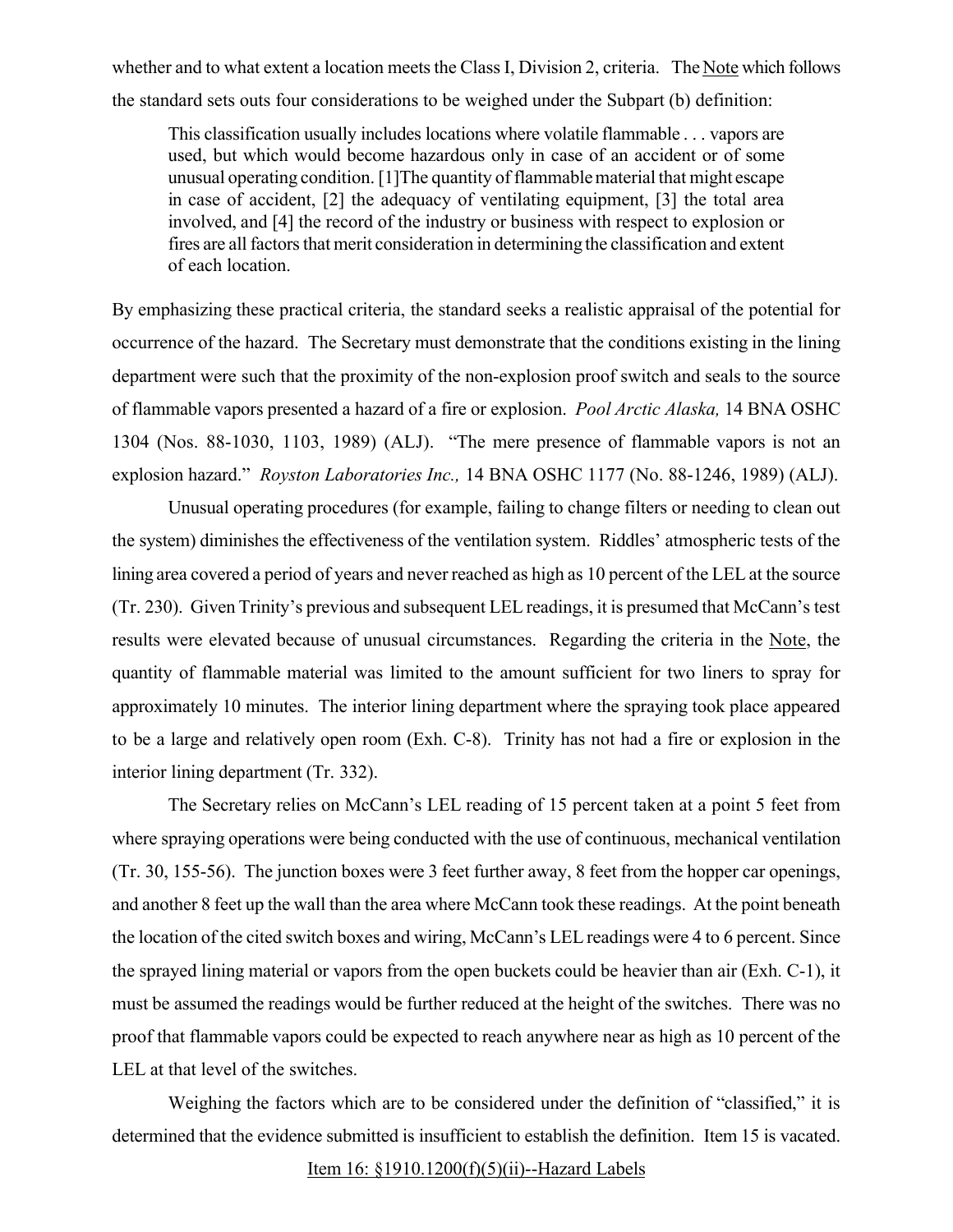The charge is that Trinity did not properly label containers of hazardous chemicals with hazard warnings in violation of  $\S1910.1200(f)(5)(ii)$ . The standard requires:

Appropriate hazard warnings, . . . which provide at least general information regarding the hazards of the chemicals, . . . will provide employees with the specific information regarding the physical and health hazards of the hazardous chemical.

The Secretary correctly asserts that bulk storage tanks of MEK, toluene and xylene were not labeled with physical and health warnings. A tank of diesel fuel was not labeled; and a tank of gasoline was mislabeled as diesel fuel (Exh. C-8 1231-1329; Tr. 84-88, 130-133). Trinity's employees worked in the area dispensing chemicals from the tank (Tr. 88).

Labeling hazardous chemicals with their physical affects permits employees to relate symptoms of exposure to a particular chemical. Employees are alerted to the necessity of taking appropriate precautions while using the hazardous chemical (Tr. 87). The requirements of the standard were not met. Trinity did not introduced evidence or offered argument on the issue. Trinity violated the standard. A penalty of \$1,275 is affirmed.

# **FINDINGS OF FACT AND CONCLUSIONS OF LAW**

The foregoing decision constitutes the findings of fact and conclusions of law in accordance with Rule 52(a), Fed.R.Civ.P.

#### **ORDER**

# Based on the foregoing decision, it is ORDERED:

| <b>Item</b>    | <b>Standard</b>                             | <b>Disposition</b> | <b>Penalty</b> |
|----------------|---------------------------------------------|--------------------|----------------|
| $\mathbf{1}$   | §1910.146(c)(1)                             | Vacated            | $-0-$          |
| $\overline{2}$ | §1910.146(c)(2)                             | Affirmed           | \$1,000        |
| 3a             | §1910.146(d)(3)(i)                          | Vacated            | $-0-$          |
| 3b & 3c        | §1910.146.(d)(3)(iii)<br>§1910.146(d)(3)(v) | Affirmed           | \$1,000        |
| 3d             | \$1910.146(d)(4)(ii)                        | Vacated            | $-0-$          |
| 4a             | \$1910.146(d)(5)(I)                         | Vacated            | $-0-$          |
| 4b & 4c        | \$1910.146(d)(5)(ii)<br>§1910.146(d)(10)    | Affirmed           | \$1,250        |
| 5              | §1910.146(d)(2)                             | Affirmed           | \$1,500        |
| 8              | §1910.254(d)(9)(iii)                        | Affirmed           | \$1,700        |
| 9              | §1910.303(b)(1)                             | Vacated            | $-0-$          |